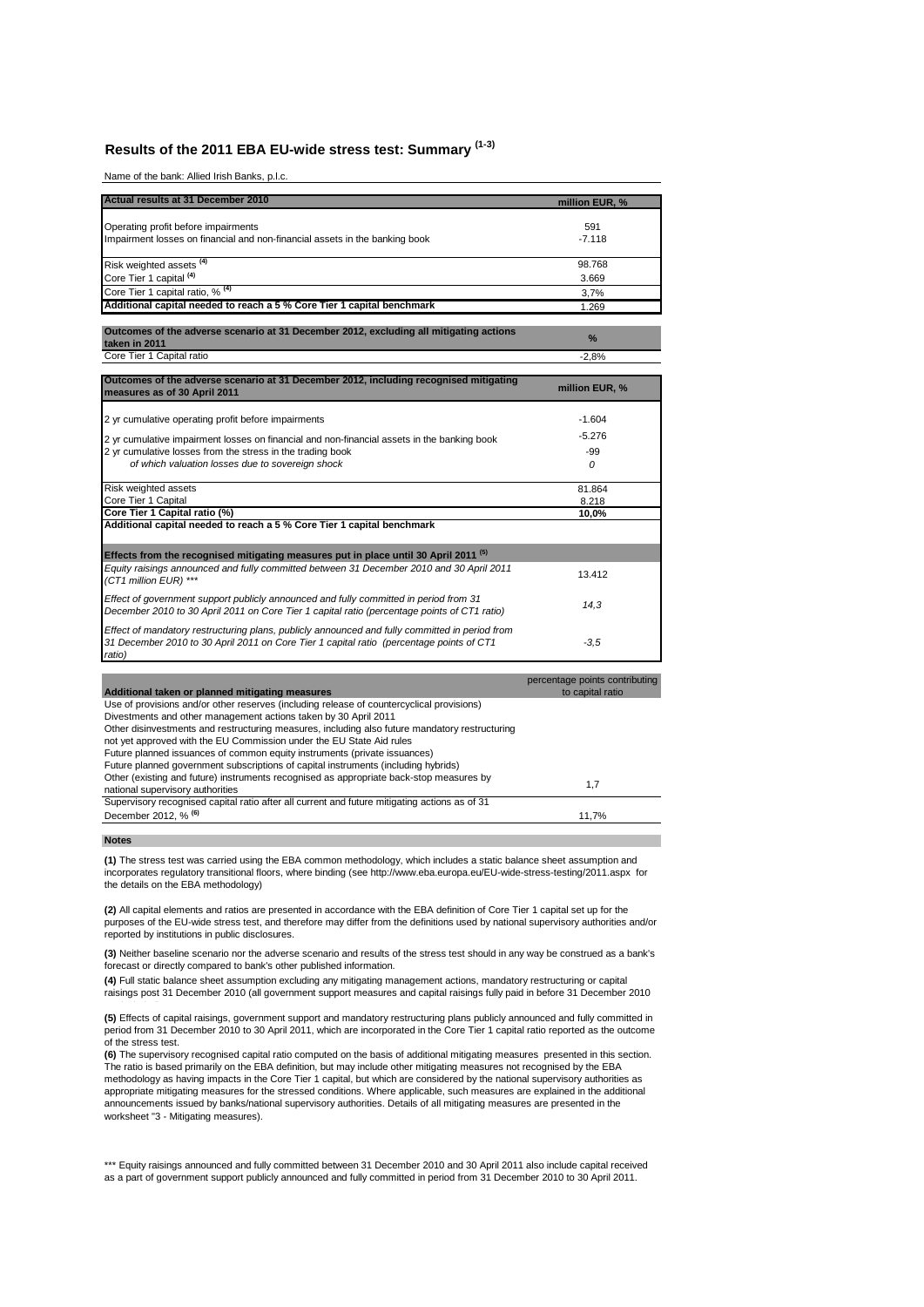Name of the bank: Allied Irish Banks, p.l.c.

*All in million EUR, or %*

Г

| A. Results of the stress test based on the full static balance sheet assumption without any mitigating actions, mandatory restructuring or capital<br>raisings post 31 December 2010 (all government support measures fully paid in before 31 December 2010 are included) |        |                   |          |                  |          |  |  |  |  |  |  |
|---------------------------------------------------------------------------------------------------------------------------------------------------------------------------------------------------------------------------------------------------------------------------|--------|-------------------|----------|------------------|----------|--|--|--|--|--|--|
|                                                                                                                                                                                                                                                                           |        | Baseline scenario |          | Adverse scenario |          |  |  |  |  |  |  |
| <b>Capital adequacy</b>                                                                                                                                                                                                                                                   | 2010   | 2011              | 2012     | 2011             | 2012     |  |  |  |  |  |  |
| Risk weighted assets (full static balance sheet assumption)                                                                                                                                                                                                               | 98.768 | 108.570           | 110.797  | 111.267          | 113.784  |  |  |  |  |  |  |
| Common equity according to EBA definition                                                                                                                                                                                                                                 | 273    | $-591$            | $-3.741$ | $-2.461$         | $-7.068$ |  |  |  |  |  |  |
| of which ordinary shares subscribed by government                                                                                                                                                                                                                         | 3.671  | 3.951             | 3.951    | 3.951            | 3.951    |  |  |  |  |  |  |
| Other existing subscribed government capital (before 31 December                                                                                                                                                                                                          |        |                   |          |                  |          |  |  |  |  |  |  |
| 2010)                                                                                                                                                                                                                                                                     | 3.396  | 3.396             | 3.396    | 3.396            | 3.396    |  |  |  |  |  |  |
| Core Tier 1 capital (full static balance sheet assumption)                                                                                                                                                                                                                | 3.669  | 3.064             | 1.370    | 1.310            | $-1.666$ |  |  |  |  |  |  |
| Core Tier 1 capital ratio (%)                                                                                                                                                                                                                                             | 3,7%   | 2,8%              | 1,2%     | 1,2%             | $-1,5%$  |  |  |  |  |  |  |

**B. Results of the stress test recognising capital issuance and mandatory restructuring plans publicly announced and fully committed before 31 December 2010**

|                                                                                                                                            |        | <b>Baseline scenario</b> |           | Adverse scenario |           |  |  |
|--------------------------------------------------------------------------------------------------------------------------------------------|--------|--------------------------|-----------|------------------|-----------|--|--|
| <b>Capital adequacy</b>                                                                                                                    | 2010   | 2011                     | 2012      | 2011             | 2012      |  |  |
| Risk weighted assets (full static balance sheet assumption)                                                                                | 98.768 | 108,570                  | 110.797   | 111.267          | 113.784   |  |  |
| Effect of mandatory restructuring plans, publicly announced and<br>fully committed before 31 December 2010 on RWA (+/-)                    |        | $-19.866$                | $-19.866$ | $-19.866$        | $-19.866$ |  |  |
| Risk weighted assets after the effects of mandatory restructuring plans<br>publicly announced and fully committed before 31 December 2010  | 98.768 | 88.704                   | 90.931    | 91.401           | 93.918    |  |  |
| Core Tier 1 Capital (full static balance sheet assumption)                                                                                 | 3.669  | 3.064                    | 1.370     | 1.310            | $-1.666$  |  |  |
| Effect of mandatory restructuring plans, publicly announced and<br>fully committed before 31 December 2010 on Core Tier 1 capital<br>(+/-) |        | $-971$                   | $-971$    | $-971$           | $-971$    |  |  |
| Core Tier 1 capital after the effects of mandatory restructuring plans<br>publicly announced and fully committed before 31 December 2010   | 3.669  | 2.093                    | 399       | 339              | $-2.637$  |  |  |
| Core Tier 1 capital ratio (%)                                                                                                              | 3,7%   | 2.4%                     | 0,4%      | 0,4%             | $-2.8%$   |  |  |

**C. Results of the stress test recognising capital issuance and mandatory restructuring plans publicly announced and fully committed before 30 April 2011** 

|                                                                          |           | <b>Baseline scenario</b> |           | <b>Adverse scenario</b> |           |
|--------------------------------------------------------------------------|-----------|--------------------------|-----------|-------------------------|-----------|
| <b>Capital adequacy</b>                                                  | 2010      | 2011                     | 2012      | 2011                    | 2012      |
|                                                                          |           |                          |           |                         |           |
| Risk weighted assets after the effects of mandatory restructuring plans  |           |                          |           |                         |           |
| publicly announced and fully committed before 31 December 2010           | 98.768    | 88.704                   | 90.931    | 91.401                  | 93.918    |
| Effect of mandatory restructuring plans, publicly announced and          |           |                          |           |                         |           |
| fully committed in period from 31 December 2010 to 30 April              |           |                          |           |                         |           |
| 2011 on RWA (+/-)                                                        |           | $-3.588$                 | $-12.054$ | $-3.588$                | $-12.054$ |
| Risk weighted assets after the effects of mandatory restructuring plans  |           |                          |           |                         |           |
| publicly announced and fully committed before 30 April 2011              |           | 85.117                   | 78.877    | 87.814                  | 81.864    |
| of which RWA in banking book                                             |           | 77.304                   | 71.064    | 80.001                  | 74.051    |
| of which RWA in trading book                                             |           | 1.187                    | 1.187     | 1.187                   | 1.187     |
| book)                                                                    |           | 8.251                    | 8.715     | 10.782                  | 12.529    |
| Total assets after the effects of mandatory restructuring plans publicly |           |                          |           |                         |           |
| announced and fully committed and equity raised and fully committed      |           |                          |           |                         |           |
| by 30 April 2011                                                         | 131.311   |                          |           |                         |           |
| Core Tier 1 capital after the effects of mandatory restructuring plans   |           |                          |           |                         |           |
| publicly announced and fully committed before 31 December 2010           | 3.669     | 2.093                    | 399       | 339                     | $-2.637$  |
| Equity raised between 31 December 2010 and 30 April 2011                 |           |                          |           |                         |           |
| Equity raisings fully committed (but not paid in) between 31             |           |                          |           |                         |           |
| December 2010 and 30 April 2011                                          |           |                          |           |                         |           |
| Effect of government support publicly announced and fully                |           |                          |           |                         |           |
| committed in period from 31 December 2010 to 30 April 2011 on            |           |                          |           |                         |           |
| Core Tier 1 capital (+/-)                                                |           | 13.412                   | 13.412    | 13.412                  | 13.412    |
| Effect of mandatory restructuring plans, publicly announced and          |           |                          |           |                         |           |
| fully committed in period from 31 December 2010 to 30 April              |           |                          |           |                         |           |
| 2011 on Core Tier 1 capital (+/-)                                        |           | $-810$                   | $-2.266$  | $-926$                  | $-2.557$  |
| Core Tier 1 capital after government support, capital raisings and       |           |                          |           |                         |           |
| effects of restructuring plans fully committed by 30 April 2011          |           | 14.695                   | 11.545    | 12.825                  | 8.218     |
| Tier 1 capital after government support, capital raisings and effects of |           |                          |           |                         |           |
| restructuring plans fully committed by 30 April 2011                     |           | 15.261                   | 12.111    | 13.391                  | 8.784     |
| Total regulatory capital after government support, capital raisings and  |           |                          |           |                         |           |
| effects of restructuring plans fully committed by 30 April 2011          |           | 17.682                   | 14.098    | 15.958                  | 10.859    |
| Core Tier 1 capital ratio (%)                                            | 3,7%      | 17,3%                    | 14,6%     | 14,6%                   | 10,0%     |
| Additional capital needed to reach a 5% Core Tier 1 capital              |           |                          |           |                         |           |
| benchmark                                                                | 1.269     |                          |           |                         |           |
|                                                                          |           |                          |           |                         |           |
|                                                                          |           | <b>Baseline scenario</b> |           | <b>Adverse scenario</b> |           |
| <b>Profit and losses</b>                                                 | 2010      | 2011                     | 2012      | 2011                    | 2012      |
| Net interest income                                                      | 1.844     | 1.081                    | 1.011     | 609                     | 460       |
| Trading income                                                           |           | $-53$                    | $-27$     | $-86$                   | $-63$     |
| of which trading losses from stress scenarios                            |           | $-27$                    | $-27$     | $-50$                   | -50       |
| of which valuation losses due to sovereign shock                         |           |                          |           | 0                       | 0         |
| Other operating income <sup>(5)</sup>                                    | 99        | 99                       | 62        | 45                      | 62        |
| Operating profit before impairments                                      | 591       | $-341$                   | $-183$    | $-843$                  | $-761$    |
| Impairments on financial and non-financial assets in the banking         |           |                          |           |                         |           |
| book $(6)$                                                               |           |                          |           |                         |           |
|                                                                          | $-7.118$  | $-2.023$                 | $-1.014$  | $-3.402$                | $-1.874$  |
| Operating profit after impairments and other losses from the stress      | $-6.527$  | $-2.364$                 | $-1.197$  | $-4.244$                | $-2.636$  |
| Other income (5,6)                                                       | $-5.484$  | $-357$                   | $-1.417$  | $-475$                  | $-1.593$  |
| Net profit after tax <sup>(7)</sup>                                      | $-10.102$ | $-2.748$                 | $-2.921$  | $-4.747$                | $-4.535$  |
| of which carried over to capital (retained earnings)                     | $-10.102$ | $-2.721$                 | $-2.614$  | $-4.720$                | $-4.228$  |
| of which distributed as dividends                                        | 0         | $-27$                    | $-307$    | $-27$                   | $-307$    |

**Baseline scenario** | Adverse scenario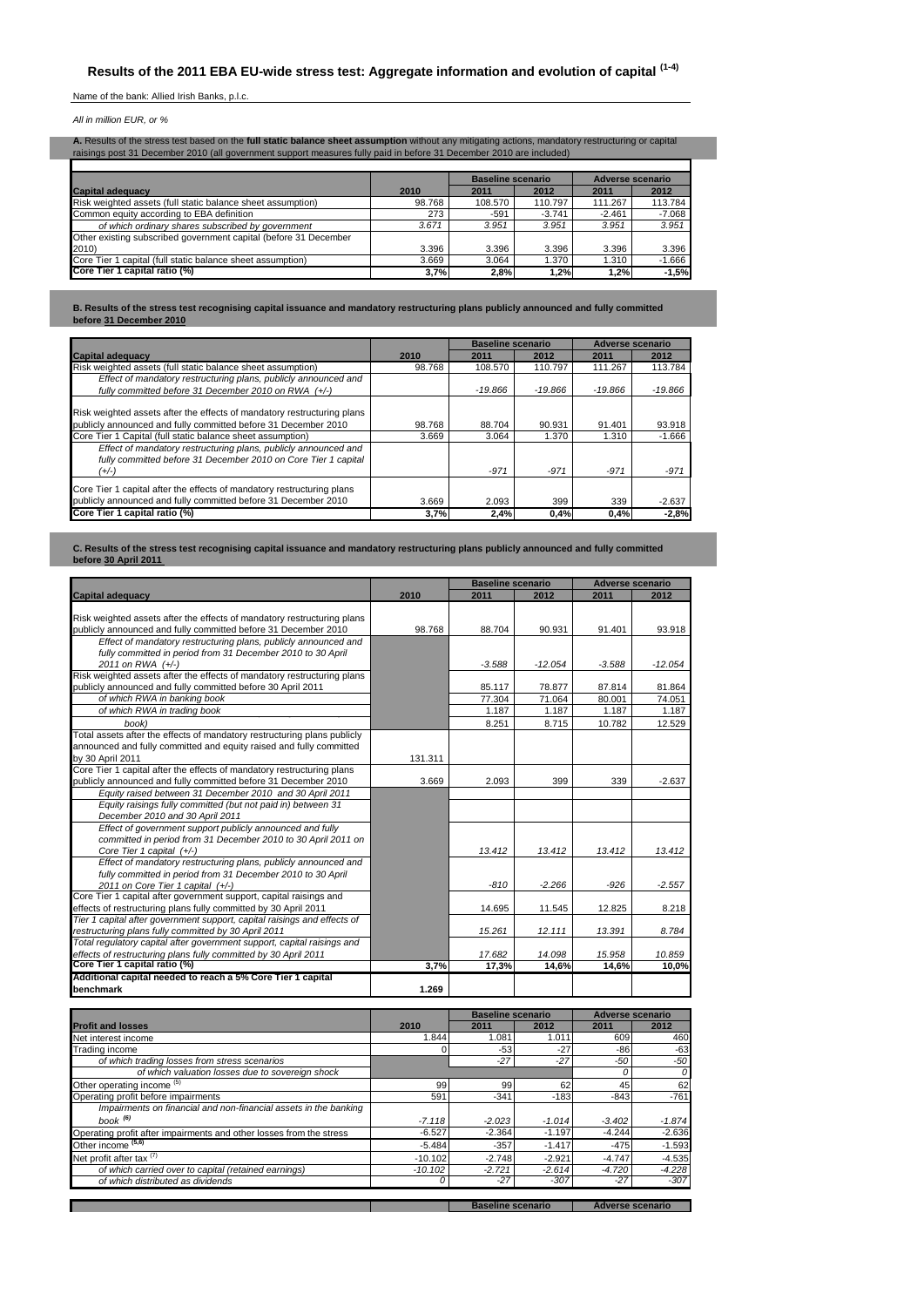| <b>Additional information</b>                         | 2010  | 2011                    | 2012  | 2011  | 2012  |
|-------------------------------------------------------|-------|-------------------------|-------|-------|-------|
| Deferred Tax Assets <sup>(8)</sup>                    | 2.138 | 2.138                   | 2.138 | 2.138 | 2.138 |
| Stock of provisions <sup>(9)</sup>                    | 7.690 | 7.150                   | 7.524 | 8.421 | 9.542 |
| of which stock of provisions for non-defaulted assets | 2.298 | 2.341                   | 2.382 | 2.433 | 2.571 |
| of which Sovereigns <sup>(10)</sup>                   |       | 27                      | 55    | 115   | 235   |
| of which Institutions <sup>(10)</sup>                 | 59    | 75                      | 88    | 80    | 97    |
| of which Corporate (excluding Commercial real estate) | 74    | 74                      | 74    | 74    | 74    |
| of which Retail (excluding Commercial real estate)    | 882   | 882                     | 882   | 882   | 882   |
| of which Commercial real estate (11)                  | 1.283 | 1.283                   | 1.283 | 1.283 | 1.283 |
| of which stock of provisions for defaulted assets     | 5.392 | 4.809<br>5.142<br>5.988 |       |       |       |
| of which Corporate (excluding Commercial real estate) | 231   | 316<br>172              |       |       |       |
| of which Retail (excluding commercial real estate)    | 1.982 | 3.174                   | 3.407 | 3.859 | 4.464 |
| of which Commercial real estate                       | 3.170 | 1.737<br>1.291<br>1.536 |       |       |       |
| Coverage ratio (%) (12)                               |       |                         |       |       |       |
| Corporate (excluding Commercial real estate)          | 36,7% | 37,9%                   | 17,3% | 28,8% | 13,7% |
| Retail (excluding Commercial real estate)             | 29,5% | 37,8%                   | 39,8% | 41,2% | 40,8% |
| Commercial real estate                                | 36,4% | 35,5%                   | 40,3% | 37,1% | 43,9% |
| Loss rates $(%)$ $(13)$                               |       |                         |       |       |       |
| Corporate (excluding Commercial real estate)          | 0.0%  | 1.3%                    | 0,8%  | 2,7%  | 2,1%  |
| Retail (excluding Commercial real estate)             | 0.0%  | 2,5%                    | 1,2%  | 3,8%  | 2,0%  |
| Commercial real estate                                | 0.0%  | 3,5%                    | 1,7%  | 6,5%  | 3,3%  |
| Funding cost (bps)                                    | 226   |                         |       | 291   | 325   |

**D. Other mitigating measures** (see Mitigating measures worksheet for details), million EUR **(14)**

| All effects as compared to regulatory aggregates as reported in       | <b>Baseline scenario</b> |        |        | <b>Adverse scenario</b> |  |
|-----------------------------------------------------------------------|--------------------------|--------|--------|-------------------------|--|
| Section C                                                             | 2011                     | 2012   | 2011   | 2012                    |  |
| A) Use of provisions and/or other reserves (including release of      |                          |        |        |                         |  |
| countercyclical provisions), capital ratio effect <sup>(6)</sup>      |                          |        |        |                         |  |
| B) Divestments and other management actions taken by 30 April 2011,   |                          |        |        |                         |  |
| RWA effect (+/-)                                                      |                          |        |        |                         |  |
| B1) Divestments and other business decisions taken by 30 April 2011,  |                          |        |        |                         |  |
| capital ratio effect (+/-)                                            |                          |        |        |                         |  |
| C) Other disinvestments and restructuring measures, including also    |                          |        |        |                         |  |
| future mandatory restructuring not yet approved with the EU           |                          |        |        |                         |  |
| Commission under the EU State Aid rules, RWA effect (+/-)             |                          |        |        |                         |  |
| C1) Other disinvestments and restructuring measures, including also   |                          |        |        |                         |  |
| future mandatory restructuring not yet approved with the EU           |                          |        |        |                         |  |
| Commission under the EU State Aid rules, capital ratio effect (+/-)   |                          |        |        |                         |  |
| D) Future planned issuances of common equity instruments (private     |                          |        |        |                         |  |
| issuances), capital ratio effect                                      |                          |        |        |                         |  |
| E) Future planned government subscriptions of capital instruments     |                          |        |        |                         |  |
| (including hybrids), capital ratio effect                             |                          |        |        |                         |  |
| F) Other (existing and future) instruments recognised as appropriate  |                          |        |        |                         |  |
| back-stop measures by national supervisory authorities, RWA effect    |                          |        |        |                         |  |
| $(+/-)$                                                               |                          |        |        |                         |  |
| F1) Other (existing and future) instruments recognised as appropriate |                          |        |        |                         |  |
| back-stop measures by national supervisory authorities, capital ratio |                          |        |        |                         |  |
| $effect$ $(+/-)$                                                      | 1.400                    | 1.400  | 1.400  | 1.400                   |  |
| Risk weighted assets after other mitigating measures (B+C+F)          | 85.117                   | 78.877 | 87.814 | 81.864                  |  |
| Capital after other mitigating measures (A+B1+C1+D+E+F1)              | 16.095                   | 12.945 | 14.225 | 9.618                   |  |
| Supervisory recognised capital ratio (%) <sup>(15)</sup>              | 18,9%                    | 16,4%  | 16,2%  | 11,7%                   |  |

#### **Notes and definitions**

**(1)** The stress test was carried by all participating institutions using the EBA common methodologies, scenarios and assumptions both for the baseline and adverse scenarios. To ensure consistency in calculations across institutions, the stress test has been carried out based on a constant balance sheet assumption assuming all maturing exposures are rolled over, defaulted assets are not substituted and no workout flows from the defaulted assets have been permitted in 2011-2012. Results of the stress test have been reviewed by the national supervisory authorities and subject to the quality assurance process set up by the EBA.

**(2)** All capital elements and ratios are presented in accordance with the EBA definition of Core Tier 1 capital set up for the purposes of the EU-wide stress test (see definition published on 8 April 2011 at http://www.eba.europa.eu/EU-wide-stress-testing/2011.aspx), and therefore may differ from the definitions used by national supervisory authorities and/or reported by institutions in public disclosures.

**(3)** Neither baseline scenario nor the adverse scenario and results of the stress test should in any way be construed as a bank's forecast or directly compared to bank's other published information.

**(4)** Regulatory transitional floors are applied where binding. RWA for credit risk have been calculated in accordance with the EBA methodology assuming an additional floor imposed at a level of RWA, before regulatory transitional floors, for December 2010 for both IRB and STA portfolios.

**(5)** Banks are required to provide explanations of what "Other operating income" and "Other income" constitutes for. **Composition of "Other operating income" and "Other income":**

**(6)** If under the national legislation, the release of countercyclical provisions and/or other similar reserves is allowed, this figure for 2010 could be included either in rows "Impairments on financial assets in the banking book" or "Other income" for 2010, whereas under the EU-wide stress test methodology such release for 2011-2012 should be reported in Section D as other mitigating measures.

**(7)** Net profit includes profit attributable to minority interests.

**(8)** Deferred tax assets as referred to in paragraph 69 of BCBS publication dated December 2010 : "Basel 3 – a global regulatory framework for more resilient banks and banking systems".

**(9)** Stock of provisions includes collective and specific provisions as well as countercyclical provisions, in the jurisdictions, where required by the national legislation.

**(10)** Provisions for non-defaulted exposures to sovereigns and financial institutions have been computed taking into account benchmark risk parameters (PDs<br>**(11)** For definition of commercial real estate please refer to f **(12)** Coverage ratio = stock of provisions on defaulted assets / stock of defaulted assets expressed in EAD for the specific portfolio.

**(13)** Loss rate = total impairment flow (specific and collective impairment flow) for a year / total EAD for the specific portfolio (including defaulted and nondefaulted assets but excluding securitisation and counterparty credit risk exposures).

**(14)** All elements are be reported net of tax effects.

**(15)** The supervisory recognised capital ratio computed on the basis of additional mitigating measures presented in this section. The ratio is based primarily on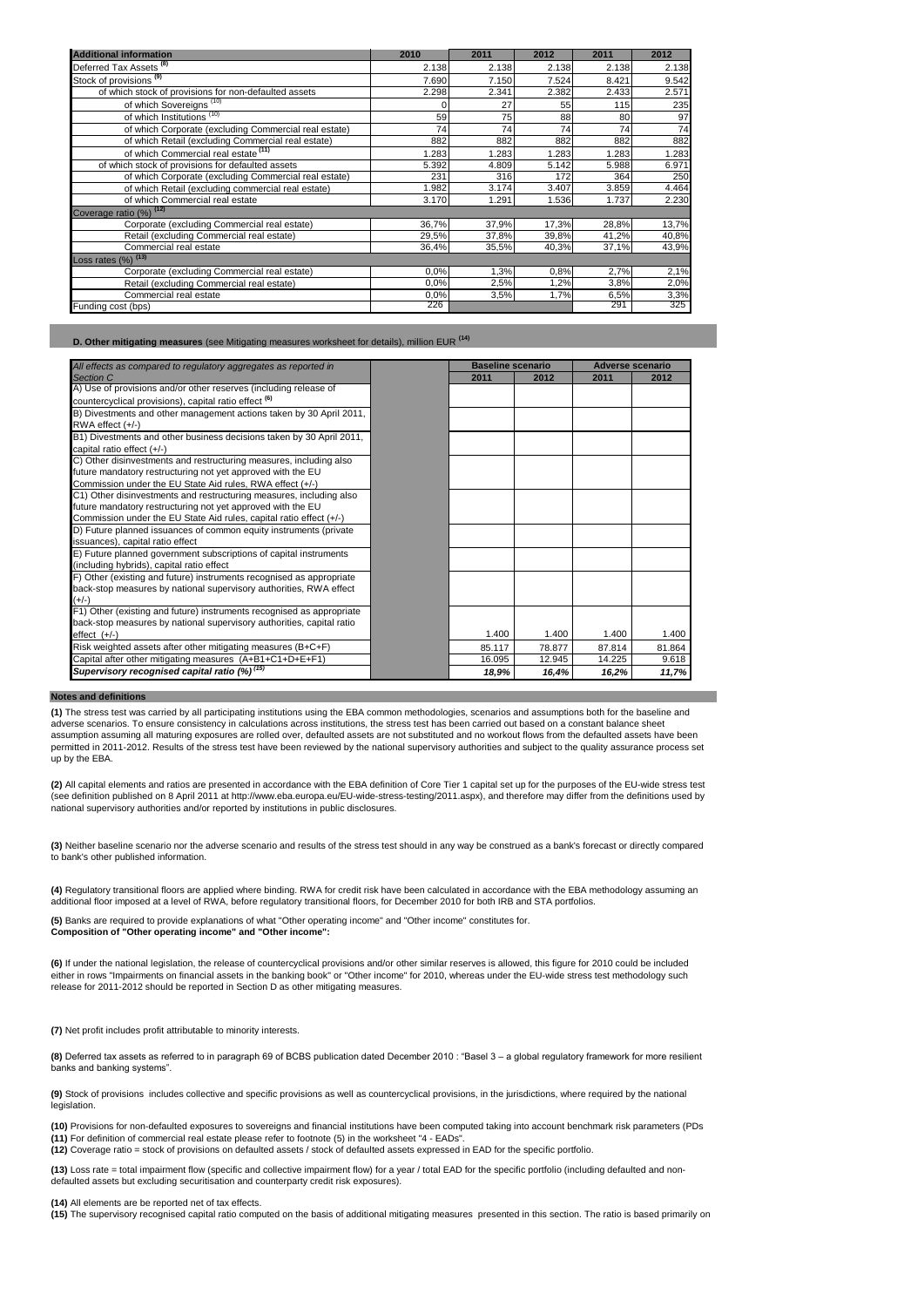## **Results of the 2011 EBA EU-wide stress test: Composition of capital as of 31 December 2010**

Name of the bank: Allied Irish Banks, p.l.c.

| <b>Situation at December 2010</b>                                                                                                                                                                                    |                    | December 2010 |                                                                                                                                                                                                 |
|----------------------------------------------------------------------------------------------------------------------------------------------------------------------------------------------------------------------|--------------------|---------------|-------------------------------------------------------------------------------------------------------------------------------------------------------------------------------------------------|
|                                                                                                                                                                                                                      | <b>Million EUR</b> | % RWA         | <b>References to COREP reporting</b>                                                                                                                                                            |
| A) Common equity before deductions (Original own funds without hybrid instruments and                                                                                                                                | 532                | 0.5%          | COREP CA 1.1 - hybrid instruments and government support measures other than                                                                                                                    |
| government support measures other than ordinary shares) (+)                                                                                                                                                          |                    |               | ordinary shares                                                                                                                                                                                 |
| Of which: (+) eligible capital and reserves                                                                                                                                                                          | $-41$              | 0.0%          | COREP CA 1.1.1 + COREP line 1.1.2.1                                                                                                                                                             |
| Of which: (-) intangibles assets (including goodwill)                                                                                                                                                                | $-703$             | $-0.7%$       | Net amount included in T1 own funds (COREP line 1.1.5.1)                                                                                                                                        |
| Of which: (-/+) adjustment to valuation differences in other AFS assets <sup>(1)</sup>                                                                                                                               | 1.084              | 1,1%          | Prudential filters for regulatory capital (COREP line 1.1.2.6.06)                                                                                                                               |
| B) Deductions from common equity (Elements deducted from original own funds) (-)                                                                                                                                     | $-259$             | $-0.3%$       | COREP CA 1.3.T1* (negative amount)                                                                                                                                                              |
| Of which: (-) deductions of participations and subordinated claims                                                                                                                                                   | -68                | $-0.1%$       | Total of items as defined by Article 57 (I), (m), (n) (o) and (p) of Directive 2006/48/EC<br>and deducted from original own funds (COREP lines from 1.3.1 to 1.3.5 included in<br>line 1.3.T1*) |
| Of which: (-) securitisation exposures not included in RWA                                                                                                                                                           | $-191$             | $-0.2%$       | COREP line 1.3.7 included in line 1.3.T1*                                                                                                                                                       |
| Of which: (-) IRB provision shortfall and IRB equity expected loss amounts (before tax)                                                                                                                              |                    | 0.0%          | As defined by Article 57 (q) of Directive 2006/48/EC (COREP line 1.3.8 included in<br>$1.3.T1*$ )                                                                                               |
| C) Common equity (A+B)                                                                                                                                                                                               | 273                | 0.3%          |                                                                                                                                                                                                 |
| Of which: ordinary shares subscribed by government                                                                                                                                                                   | 3.671              | 3,7%          | Paid up ordinary shares subscribed by government                                                                                                                                                |
| D) Other Existing government support measures (+)                                                                                                                                                                    | 3.396              | 3.4%          |                                                                                                                                                                                                 |
| E) Core Tier 1 including existing government support measures (C+D)                                                                                                                                                  | 3.669              | 3,7%          | Common equity + Existing government support measures included in T1 other than<br>ordinary shares                                                                                               |
| Difference from benchmark capital threshold (CT1 5%)                                                                                                                                                                 | $-1.269$           | $-1,3%$       | Core tier 1 including government support measures - (RWA*5%)                                                                                                                                    |
| F) Hybrid instruments not subscribed by government                                                                                                                                                                   | 566                | 0.6%          | Net amount included in T1 own funds (COREP line 1.1.4.1a + COREP lines from<br>1.1.2.2***01 to 1.1.2.2***05 + COREP line 1.1.5.2a (negative amount)) not subscribed<br>by government            |
| Tier 1 Capital (E+F) (Total original own funds for general solvency purposes)                                                                                                                                        | 4.235              | 4,3%          | COREP CA $1.4$ = COREP CA $1.1$ + COREP CA $1.3$ . T1 <sup>*</sup> (negative amount)                                                                                                            |
| Tier 2 Capital (Total additional own funds for general solvency purposes)                                                                                                                                            | 5.011              | 5,1%          | COREP CA 1.5                                                                                                                                                                                    |
| Tier 3 Capital (Total additional own funds specific to cover market risks)                                                                                                                                           |                    | 0.0%          | COREP CA 1.6                                                                                                                                                                                    |
| Total Capital (Total own funds for solvency purposes)                                                                                                                                                                | 9.105              | 9.2%          | COREP CA 1                                                                                                                                                                                      |
| <b>Memorandum items</b>                                                                                                                                                                                              |                    |               |                                                                                                                                                                                                 |
| Amount of holdings, participations and subordinated claims in credit, financial and insurance<br>institutions not deducted for the computation of core tier 1 but deducted for the computation of<br>total own funds | $-209$             | $-0.2%$       | Total of items as defined by Article 57 (I), (m), (n) (o) and (p) of Directive 2006/48/EC<br>not deducted for the computation of original own funds                                             |
| Amount of securitisation exposures not included in RWA and not deducted for the computation of<br>core tier 1 but deducted for the computation of total own funds                                                    | $-191$             | $-0.2%$       | Total of items as defined by Article 57 (r) of Directive 2006/48/EC not deducted for the<br>computation of original own funds                                                                   |
| Deferred tax assets <sup>(2)</sup>                                                                                                                                                                                   | 2.138              | 2,2%          | As referred to in paragraph 69 of BCBS publication dated December 2010 : "Basel 3 -<br>a global regulatory framework for more resilient banks and banking systems"                              |
| Minority interests (excluding hybrid instruments) <sup>(2)</sup>                                                                                                                                                     | 500                | 0.5%          | Gross amount of minority interests as defined by Article 65 1. (a) of Directive<br>2006/48/EC                                                                                                   |
| Valuation differences eligible as original own funds $(+)$ <sup>(3)</sup>                                                                                                                                            | $-127$             | $-0.1%$       | COREP line 1.1.2.6                                                                                                                                                                              |

## **Notes and definitions**

**(1)** The amount is already included in the computation of the eligible capital and reserves and it is provided separately for information purposes.

**(2)** According to the Basel 3 framework specific rules apply for the treatment of these items under the Basel 3 framework, no full deduction is required for the computation of common equity.

(3) This item represents the impact in original own funds of valuation differences arising from the application of fair value measurement to certain financial instruments (AFS/FVO) and property assets after the application filters.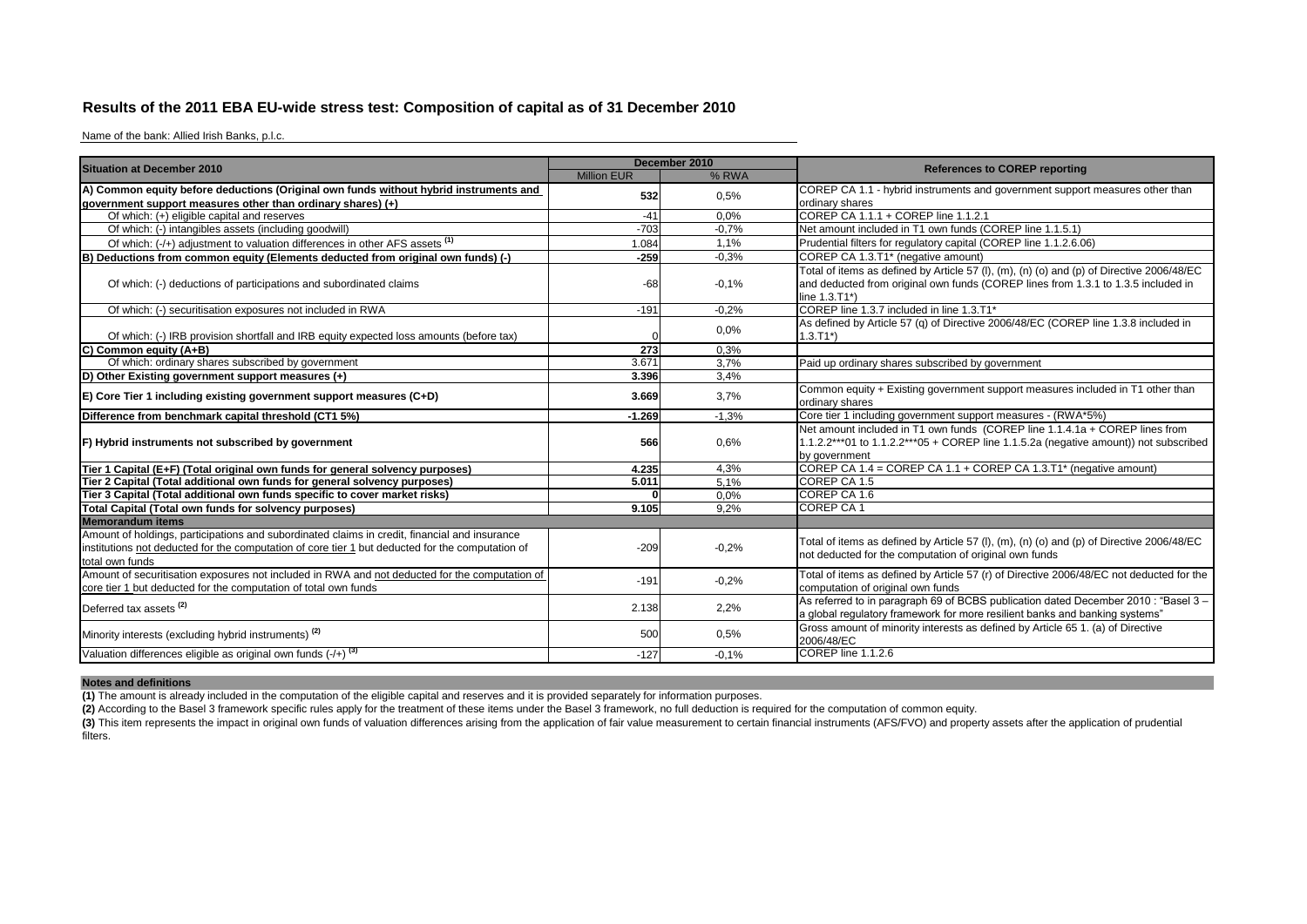# **Results of the 2011 EBA EU-wide stress test: Overview of mitigating measures (1-2)**

Name of the bank: Allied Irish Banks, p.l.c.

### **Use of countercyclical provisions, divestments and other management actions**

| Please fill in the table using a separate row for each measure                                    | Date of<br>completion (actual<br>or planned for<br>future issuances)                                                                                                   | CT1/P&L impact<br>(in million EUR) | <b>RWA impact</b><br>(in million EUR) | CT1 ratio impact<br>(as of 31)<br>December 2012)<br>‰ |  |  |  |  |  |  |  |  |
|---------------------------------------------------------------------------------------------------|------------------------------------------------------------------------------------------------------------------------------------------------------------------------|------------------------------------|---------------------------------------|-------------------------------------------------------|--|--|--|--|--|--|--|--|
| A) Use of provisions and/or other reserves (including release of countercyclical provisions), (3) |                                                                                                                                                                        |                                    |                                       |                                                       |  |  |  |  |  |  |  |  |
|                                                                                                   |                                                                                                                                                                        |                                    |                                       |                                                       |  |  |  |  |  |  |  |  |
|                                                                                                   |                                                                                                                                                                        |                                    |                                       |                                                       |  |  |  |  |  |  |  |  |
| B) Divestments and other management actions taken by 30 April 2011                                |                                                                                                                                                                        |                                    |                                       |                                                       |  |  |  |  |  |  |  |  |
|                                                                                                   |                                                                                                                                                                        |                                    |                                       |                                                       |  |  |  |  |  |  |  |  |
|                                                                                                   |                                                                                                                                                                        |                                    |                                       |                                                       |  |  |  |  |  |  |  |  |
|                                                                                                   |                                                                                                                                                                        |                                    |                                       |                                                       |  |  |  |  |  |  |  |  |
|                                                                                                   |                                                                                                                                                                        |                                    |                                       |                                                       |  |  |  |  |  |  |  |  |
|                                                                                                   |                                                                                                                                                                        |                                    |                                       |                                                       |  |  |  |  |  |  |  |  |
|                                                                                                   | C) Other disinvestments and restructuring measures, including also future mandatory restructuring not yet approved with the EU Commission under the EU State Aid rules |                                    |                                       |                                                       |  |  |  |  |  |  |  |  |
|                                                                                                   |                                                                                                                                                                        |                                    |                                       |                                                       |  |  |  |  |  |  |  |  |
|                                                                                                   |                                                                                                                                                                        |                                    |                                       |                                                       |  |  |  |  |  |  |  |  |
|                                                                                                   |                                                                                                                                                                        |                                    |                                       |                                                       |  |  |  |  |  |  |  |  |
|                                                                                                   |                                                                                                                                                                        |                                    |                                       |                                                       |  |  |  |  |  |  |  |  |
|                                                                                                   |                                                                                                                                                                        |                                    |                                       |                                                       |  |  |  |  |  |  |  |  |

### **Future capital raisings and other back stop measures**

|                                                                                                                                     | Date of                             |                     |                                    | Loss absorbency  | <b>Flexibility of</b>    | Permanence                           |                                | Conversion clause (where appropriate)              |                                  |                                       |
|-------------------------------------------------------------------------------------------------------------------------------------|-------------------------------------|---------------------|------------------------------------|------------------|--------------------------|--------------------------------------|--------------------------------|----------------------------------------------------|----------------------------------|---------------------------------------|
| Please fill in the table using a separate row for each measure                                                                      | issuance<br>(actual or              | Amount              | <b>Maturity</b>                    | in going concern | payments<br>(capacity to | (Undated and<br>without incentive to | <b>Nature of</b><br>conversion | Date of conversion                                 | <b>Triggers</b>                  | <b>Conversion in</b><br>common equity |
|                                                                                                                                     | planned for<br>future<br>issuances) | (in million<br>EUR) | (dated/<br>undated) <sup>(4)</sup> | (Yes/No)         | (Yes/No)                 | (Yes/No)                             | (mandatory/<br>discretionary)  | (at any time/from a<br>specific date:<br>dd/mm/yy) | (description of the<br>triggers) | (Yes/No)                              |
| D) Future planned issuances of common equity instruments (private issuances)                                                        |                                     |                     |                                    |                  |                          |                                      |                                |                                                    |                                  |                                       |
|                                                                                                                                     |                                     |                     |                                    |                  |                          |                                      |                                |                                                    |                                  |                                       |
|                                                                                                                                     |                                     |                     |                                    |                  |                          |                                      |                                |                                                    |                                  |                                       |
|                                                                                                                                     |                                     |                     |                                    |                  |                          |                                      |                                |                                                    |                                  |                                       |
|                                                                                                                                     |                                     |                     |                                    |                  |                          |                                      |                                |                                                    |                                  |                                       |
|                                                                                                                                     |                                     |                     |                                    |                  |                          |                                      |                                |                                                    |                                  |                                       |
| E) Future planned government subscriptions of capital instruments (including hybrids)                                               |                                     |                     |                                    |                  |                          |                                      |                                |                                                    |                                  |                                       |
|                                                                                                                                     |                                     |                     |                                    |                  |                          |                                      |                                |                                                    |                                  |                                       |
|                                                                                                                                     |                                     |                     |                                    |                  |                          |                                      |                                |                                                    |                                  |                                       |
|                                                                                                                                     |                                     |                     |                                    |                  |                          |                                      |                                |                                                    |                                  |                                       |
|                                                                                                                                     |                                     |                     |                                    |                  |                          |                                      |                                |                                                    |                                  |                                       |
|                                                                                                                                     |                                     |                     |                                    |                  |                          |                                      |                                |                                                    |                                  |                                       |
| F) Other (existing and future) instruments recognised as back stop measures by national supervisory authorities (including hybrids) |                                     |                     |                                    |                  |                          |                                      |                                |                                                    |                                  |                                       |
| 1) Contingent capital instrument                                                                                                    | not known                           | 1.400               | undated                            | Yes              | Yes                      | Yes                                  | To be defined                  | To be defined                                      | To be defined                    | Yes                                   |
|                                                                                                                                     |                                     |                     |                                    |                  |                          |                                      |                                |                                                    |                                  |                                       |
|                                                                                                                                     |                                     |                     |                                    |                  |                          |                                      |                                |                                                    |                                  |                                       |
|                                                                                                                                     |                                     |                     |                                    |                  |                          |                                      |                                |                                                    |                                  |                                       |
|                                                                                                                                     |                                     |                     |                                    |                  |                          |                                      |                                |                                                    |                                  |                                       |

### **Notes and definitions**

**(1)** The order of the measures follows the order of mitigating measures reported in the Section D of the worksheet "1 - Aggregate information".

**(2)** All elements are be reported net of tax effects.

(3) If under the national legislation, the release of countercyclical provisions and/or other similar reserves is allowed, this figure for 2010 could be included either in rows "Impairments on financial assets in the banki EU-wide stress test methodology such release for 2011-2012 should be reported in Section D of the worksheet "1- Aggregate information" as other mitigating measures and explained in this worksheet.

**(4)** If dated please insert the maturity date (dd/mm/yy) otherwise specify undated.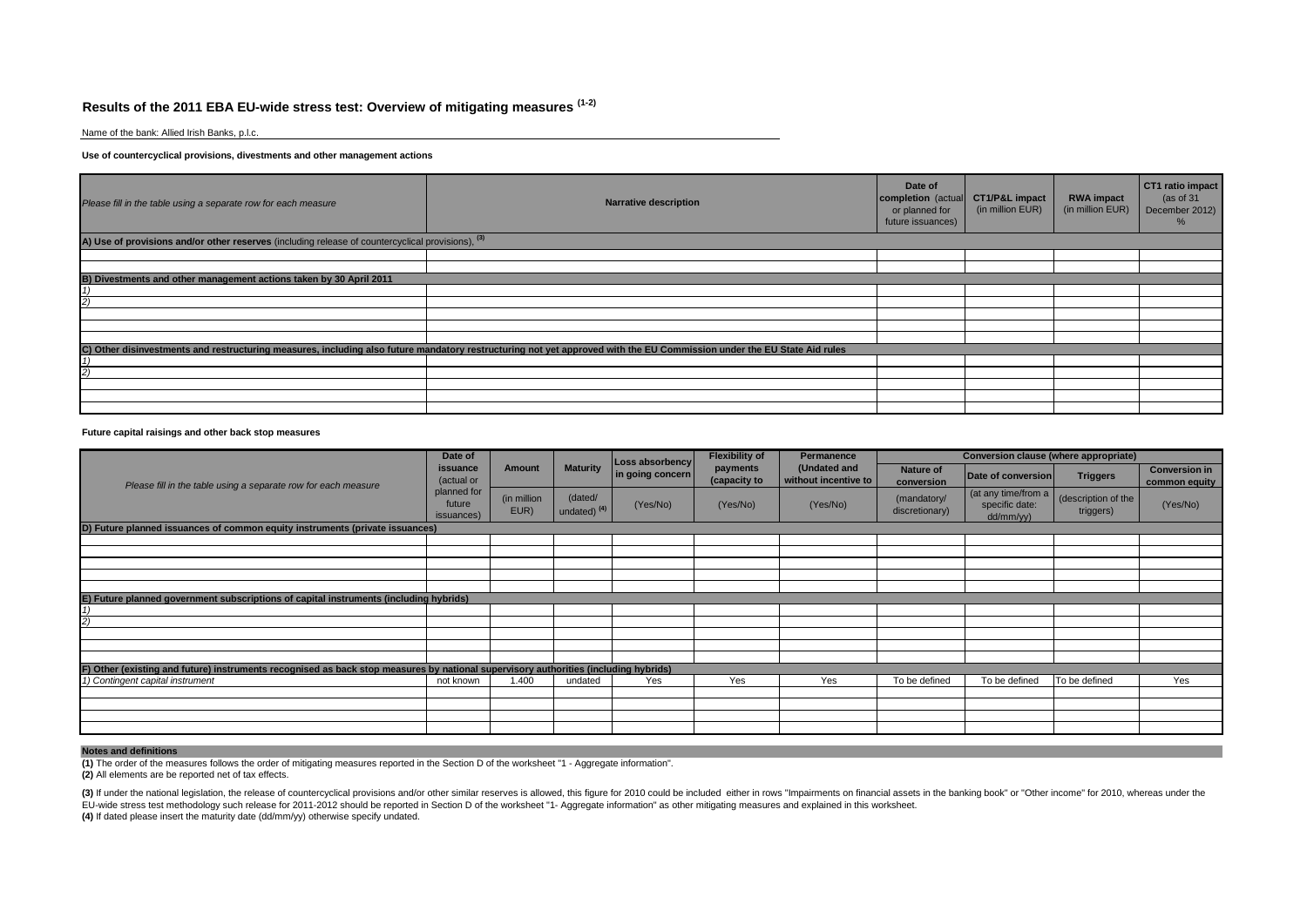### **Results of the 2011 EBA EU-wide stress test: Credit risk exposures (EAD - exposure at default), as of 31 December 2010, mln EUR, (1-5)**

#### Name of the bank: Allied Irish Banks, p.l.c.

*All values in million EUR, or %*

| Retail (excluding commercial real estate)<br><b>Commercial Real Estate</b><br><b>Defaulted</b><br>Corporate<br>exposures<br>Total exposures <sup>(7)</sup><br>(excluding<br>of which Residential<br>(excluding<br><b>Institutions</b><br>commercial<br>mortgages<br>Loan to Value<br>sovereign)<br>of which<br>real estate)<br>Loan to Value<br>of which SME of which other<br>$(LTV)$ ratio $(%)^{(6)}$<br><b>Revolving</b><br>(LTV) ratio<br>$(9/6)$ , $(6)$<br>124<br>9<br>$\mathbf 0$<br>$\mathbf 0$<br>$\mathbf 0$<br>$\mathbf 0$<br>$\Omega$<br>$\Omega$<br>$\mathbf 0$<br>317<br>117<br>$\overline{0}$<br>ō<br>1.102<br>$\mathbf 0$<br>$\mathbf 0$<br>$\Omega$<br>$\Omega$<br>$\Omega$<br>25<br>20<br>$\Omega$<br>$\Omega$<br>$\mathbf 0$<br>$\mathbf 0$<br>$\Omega$<br>O<br>$\Omega$<br>32<br>$\mathbf 0$<br>$\mathbf 0$<br>$\mathbf 0$<br>$\mathbf 0$<br>$\mathbf 0$<br>$\mathbf{0}$<br>$\Omega$<br>0<br>$\mathbf 0$<br>$\mathbf 0$<br>$\mathbf 0$<br>$\mathbf 0$<br>$\Omega$<br>$^{\circ}$<br>$\Omega$<br>O<br>U<br>279<br>147<br>66<br>$\Omega$<br>$\Omega$<br>$\mathbf{0}$<br>6<br>$\Omega$<br>$\Omega$<br>$\mathbf 0$<br>$\Omega$<br>$\mathbf 0$<br>U<br>ŋ<br>57<br>5<br>$\Omega$<br>$\Omega$<br>6<br>$\Omega$<br>$\Omega$<br>$\Omega$<br>O<br>258<br>3.524<br>1.380<br>495<br>$\Omega$<br>$\Omega$<br>$\Omega$<br>65<br>a<br>$\Omega$<br>n<br>1.227<br>546<br>$\Omega$<br>73<br>35<br>2.606<br>$\Omega$<br>$\Omega$<br>46<br>$\Omega$<br>O<br>$\Omega$<br>$\Omega$<br>$\Omega$<br>$\mathbf 0$<br>10<br>$\Omega$<br>$\Omega$<br>$\Omega$<br>$\Omega$<br>113<br>$\overline{2}$<br>50<br>$\Omega$<br>$\Omega$<br>$\mathbf{0}$<br>$\mathbf 0$<br>$\Omega$<br>$\Omega$<br>$\Omega$<br>$\Omega$<br>$\Omega$<br>$\mathbf 0$<br>$\Omega$<br>$\Omega$<br>$\Omega$<br>$\Omega$<br>$\Omega$<br>85.923<br>4.054<br>5.222<br>9.737<br>1.645<br>39.437<br>24.794<br>89<br>$\Omega$<br>9.421<br>93<br>12.668<br>483<br>65<br>$\Omega$<br>$\Omega$<br>$\Omega$<br>$\mathbf 0$<br>$\Omega$<br>$\Omega$<br>$\circ$<br>$\mathbf 0$<br>$\mathbf 0$<br>$\Omega$<br>$\Omega$<br>$\Omega$<br>O<br>$\Omega$<br>$\Omega$<br>$\Omega$<br>$\mathbf 0$<br>$\mathbf 0$<br>$\Omega$<br>$\Omega$<br>$\Omega$<br>$\Omega$<br>U<br>$\circ$<br>$\overline{0}$<br>$\mathbf 0$<br>$\mathbf 0$<br>$\mathbf 0$<br>$\mathbf 0$<br>$\Omega$<br>$\Omega$<br>$\Omega$<br>97<br>$\Omega$<br>$\Omega$<br>48<br>$\Omega$<br>14<br>$\Omega$<br>$\Omega$<br>$\Omega$<br>19<br>$\Omega$<br>$\Omega$<br>$\Omega$<br>$\mathbf 0$<br>$\Omega$<br>$\Omega$<br>$\Omega$<br>$\Omega$<br>225<br>326<br>$\Omega$<br>$\Omega$<br>9<br>24<br>$\Omega$<br>$\Omega$<br>$\Omega$<br>21<br>5 <sup>1</sup><br>$\Omega$<br>$\Omega$<br>$\Omega$<br>$\Omega$<br>$\Omega$<br>$\Omega$<br>18<br>$\mathbf{O}$<br>91<br>$\mathbf 0$<br>$\mathbf 0$<br>$\mathbf 0$<br>$\Omega$<br>$\Omega$<br>$\mathbf 0$<br>39<br>206<br>$\Omega$<br>$\Omega$<br>$\mathbf 0$<br>$\mathbf 0$<br>$\Omega$<br>$\Omega$<br>U<br>22<br>$\Omega$<br>$\Omega$<br>$\Omega$<br>$\mathbf 0$<br>$\Omega$<br>n<br>U<br>n<br>$\Omega$<br>$\Omega$<br>$\mathbf 0$<br>$\mathbf 0$<br>$\Omega$<br>$\Omega$<br>n<br>$\Omega$<br>$\Omega$<br>$\mathbf 0$<br>$\Omega$<br>$\Omega$<br>n<br>975<br>389<br>318<br>$\Omega$<br>$\Omega$<br>$\Omega$<br>18<br>n<br>306<br>51<br>$\Omega$<br>n<br>$\Omega$<br>$\Omega$<br>4.150<br>11.447<br>3.463<br>77<br>7.347<br>559<br>6.706<br>1.728<br>86<br>94<br>3.014<br>20<br>81<br>1.471<br>6.329<br>1.096<br>$\mathbf{R}$<br>163<br>$\mathbf{A}$<br>8<br>$\Omega$<br>30<br>176<br>$\Omega$<br>$\Omega$<br>$\mathbf 0$<br>$\Omega$<br>$\Omega$<br>O<br>C<br>$\Omega$<br>$\Omega$<br>10<br>45<br>$\Omega$<br>$\Omega$<br>$\Omega$<br>$\mathbf 0$<br>$\Omega$<br>$\Omega$<br>3<br>147<br>3<br>$\Omega$<br>$\mathbf 0$<br>6<br>-3<br>$\Omega$<br>$\Omega$<br>$\Omega$<br>$\Omega$<br>r<br>969<br>179<br>2.831<br>1.154<br>97<br>$\Omega$<br>$\Omega$<br>$\Omega$<br>O<br>$\Omega$<br>16.055<br>77<br>16.776 |                           |        |        |        |        |  |       |        |  |              |  |
|------------------------------------------------------------------------------------------------------------------------------------------------------------------------------------------------------------------------------------------------------------------------------------------------------------------------------------------------------------------------------------------------------------------------------------------------------------------------------------------------------------------------------------------------------------------------------------------------------------------------------------------------------------------------------------------------------------------------------------------------------------------------------------------------------------------------------------------------------------------------------------------------------------------------------------------------------------------------------------------------------------------------------------------------------------------------------------------------------------------------------------------------------------------------------------------------------------------------------------------------------------------------------------------------------------------------------------------------------------------------------------------------------------------------------------------------------------------------------------------------------------------------------------------------------------------------------------------------------------------------------------------------------------------------------------------------------------------------------------------------------------------------------------------------------------------------------------------------------------------------------------------------------------------------------------------------------------------------------------------------------------------------------------------------------------------------------------------------------------------------------------------------------------------------------------------------------------------------------------------------------------------------------------------------------------------------------------------------------------------------------------------------------------------------------------------------------------------------------------------------------------------------------------------------------------------------------------------------------------------------------------------------------------------------------------------------------------------------------------------------------------------------------------------------------------------------------------------------------------------------------------------------------------------------------------------------------------------------------------------------------------------------------------------------------------------------------------------------------------------------------------------------------------------------------------------------------------------------------------------------------------------------------------------------------------------------------------------------------------------------------------------------------------------------------------------------------------------------------------------------------------------------------------------------------------------------------------------------------------------------------------------------------------------------------------------------------------------------------------------------------------------------------------------------------------------------------------------------------------------------------------------------------------------------------------------------------|---------------------------|--------|--------|--------|--------|--|-------|--------|--|--------------|--|
|                                                                                                                                                                                                                                                                                                                                                                                                                                                                                                                                                                                                                                                                                                                                                                                                                                                                                                                                                                                                                                                                                                                                                                                                                                                                                                                                                                                                                                                                                                                                                                                                                                                                                                                                                                                                                                                                                                                                                                                                                                                                                                                                                                                                                                                                                                                                                                                                                                                                                                                                                                                                                                                                                                                                                                                                                                                                                                                                                                                                                                                                                                                                                                                                                                                                                                                                                                                                                                                                                                                                                                                                                                                                                                                                                                                                                                                                                                                                                      |                           |        |        |        |        |  |       |        |  |              |  |
|                                                                                                                                                                                                                                                                                                                                                                                                                                                                                                                                                                                                                                                                                                                                                                                                                                                                                                                                                                                                                                                                                                                                                                                                                                                                                                                                                                                                                                                                                                                                                                                                                                                                                                                                                                                                                                                                                                                                                                                                                                                                                                                                                                                                                                                                                                                                                                                                                                                                                                                                                                                                                                                                                                                                                                                                                                                                                                                                                                                                                                                                                                                                                                                                                                                                                                                                                                                                                                                                                                                                                                                                                                                                                                                                                                                                                                                                                                                                                      |                           |        |        |        |        |  |       |        |  |              |  |
|                                                                                                                                                                                                                                                                                                                                                                                                                                                                                                                                                                                                                                                                                                                                                                                                                                                                                                                                                                                                                                                                                                                                                                                                                                                                                                                                                                                                                                                                                                                                                                                                                                                                                                                                                                                                                                                                                                                                                                                                                                                                                                                                                                                                                                                                                                                                                                                                                                                                                                                                                                                                                                                                                                                                                                                                                                                                                                                                                                                                                                                                                                                                                                                                                                                                                                                                                                                                                                                                                                                                                                                                                                                                                                                                                                                                                                                                                                                                                      | Austria                   |        |        |        |        |  |       |        |  | 393          |  |
|                                                                                                                                                                                                                                                                                                                                                                                                                                                                                                                                                                                                                                                                                                                                                                                                                                                                                                                                                                                                                                                                                                                                                                                                                                                                                                                                                                                                                                                                                                                                                                                                                                                                                                                                                                                                                                                                                                                                                                                                                                                                                                                                                                                                                                                                                                                                                                                                                                                                                                                                                                                                                                                                                                                                                                                                                                                                                                                                                                                                                                                                                                                                                                                                                                                                                                                                                                                                                                                                                                                                                                                                                                                                                                                                                                                                                                                                                                                                                      | <b>Belgium</b>            |        |        |        |        |  |       |        |  |              |  |
|                                                                                                                                                                                                                                                                                                                                                                                                                                                                                                                                                                                                                                                                                                                                                                                                                                                                                                                                                                                                                                                                                                                                                                                                                                                                                                                                                                                                                                                                                                                                                                                                                                                                                                                                                                                                                                                                                                                                                                                                                                                                                                                                                                                                                                                                                                                                                                                                                                                                                                                                                                                                                                                                                                                                                                                                                                                                                                                                                                                                                                                                                                                                                                                                                                                                                                                                                                                                                                                                                                                                                                                                                                                                                                                                                                                                                                                                                                                                                      | <b>Bulgaria</b>           |        |        |        |        |  |       |        |  | 45           |  |
|                                                                                                                                                                                                                                                                                                                                                                                                                                                                                                                                                                                                                                                                                                                                                                                                                                                                                                                                                                                                                                                                                                                                                                                                                                                                                                                                                                                                                                                                                                                                                                                                                                                                                                                                                                                                                                                                                                                                                                                                                                                                                                                                                                                                                                                                                                                                                                                                                                                                                                                                                                                                                                                                                                                                                                                                                                                                                                                                                                                                                                                                                                                                                                                                                                                                                                                                                                                                                                                                                                                                                                                                                                                                                                                                                                                                                                                                                                                                                      | Cyprus                    |        |        |        |        |  |       |        |  | 32           |  |
|                                                                                                                                                                                                                                                                                                                                                                                                                                                                                                                                                                                                                                                                                                                                                                                                                                                                                                                                                                                                                                                                                                                                                                                                                                                                                                                                                                                                                                                                                                                                                                                                                                                                                                                                                                                                                                                                                                                                                                                                                                                                                                                                                                                                                                                                                                                                                                                                                                                                                                                                                                                                                                                                                                                                                                                                                                                                                                                                                                                                                                                                                                                                                                                                                                                                                                                                                                                                                                                                                                                                                                                                                                                                                                                                                                                                                                                                                                                                                      | <b>Czech Republic</b>     |        |        |        |        |  |       |        |  | ō            |  |
|                                                                                                                                                                                                                                                                                                                                                                                                                                                                                                                                                                                                                                                                                                                                                                                                                                                                                                                                                                                                                                                                                                                                                                                                                                                                                                                                                                                                                                                                                                                                                                                                                                                                                                                                                                                                                                                                                                                                                                                                                                                                                                                                                                                                                                                                                                                                                                                                                                                                                                                                                                                                                                                                                                                                                                                                                                                                                                                                                                                                                                                                                                                                                                                                                                                                                                                                                                                                                                                                                                                                                                                                                                                                                                                                                                                                                                                                                                                                                      | <b>Denmark</b>            |        |        |        |        |  |       |        |  |              |  |
|                                                                                                                                                                                                                                                                                                                                                                                                                                                                                                                                                                                                                                                                                                                                                                                                                                                                                                                                                                                                                                                                                                                                                                                                                                                                                                                                                                                                                                                                                                                                                                                                                                                                                                                                                                                                                                                                                                                                                                                                                                                                                                                                                                                                                                                                                                                                                                                                                                                                                                                                                                                                                                                                                                                                                                                                                                                                                                                                                                                                                                                                                                                                                                                                                                                                                                                                                                                                                                                                                                                                                                                                                                                                                                                                                                                                                                                                                                                                                      | <b>Estonia</b>            |        |        |        |        |  |       |        |  | $\mathbf 0$  |  |
|                                                                                                                                                                                                                                                                                                                                                                                                                                                                                                                                                                                                                                                                                                                                                                                                                                                                                                                                                                                                                                                                                                                                                                                                                                                                                                                                                                                                                                                                                                                                                                                                                                                                                                                                                                                                                                                                                                                                                                                                                                                                                                                                                                                                                                                                                                                                                                                                                                                                                                                                                                                                                                                                                                                                                                                                                                                                                                                                                                                                                                                                                                                                                                                                                                                                                                                                                                                                                                                                                                                                                                                                                                                                                                                                                                                                                                                                                                                                                      | Finland                   |        |        |        |        |  |       |        |  |              |  |
|                                                                                                                                                                                                                                                                                                                                                                                                                                                                                                                                                                                                                                                                                                                                                                                                                                                                                                                                                                                                                                                                                                                                                                                                                                                                                                                                                                                                                                                                                                                                                                                                                                                                                                                                                                                                                                                                                                                                                                                                                                                                                                                                                                                                                                                                                                                                                                                                                                                                                                                                                                                                                                                                                                                                                                                                                                                                                                                                                                                                                                                                                                                                                                                                                                                                                                                                                                                                                                                                                                                                                                                                                                                                                                                                                                                                                                                                                                                                                      | <b>France</b>             |        |        |        |        |  |       |        |  |              |  |
|                                                                                                                                                                                                                                                                                                                                                                                                                                                                                                                                                                                                                                                                                                                                                                                                                                                                                                                                                                                                                                                                                                                                                                                                                                                                                                                                                                                                                                                                                                                                                                                                                                                                                                                                                                                                                                                                                                                                                                                                                                                                                                                                                                                                                                                                                                                                                                                                                                                                                                                                                                                                                                                                                                                                                                                                                                                                                                                                                                                                                                                                                                                                                                                                                                                                                                                                                                                                                                                                                                                                                                                                                                                                                                                                                                                                                                                                                                                                                      | Germany                   |        |        |        |        |  |       |        |  |              |  |
|                                                                                                                                                                                                                                                                                                                                                                                                                                                                                                                                                                                                                                                                                                                                                                                                                                                                                                                                                                                                                                                                                                                                                                                                                                                                                                                                                                                                                                                                                                                                                                                                                                                                                                                                                                                                                                                                                                                                                                                                                                                                                                                                                                                                                                                                                                                                                                                                                                                                                                                                                                                                                                                                                                                                                                                                                                                                                                                                                                                                                                                                                                                                                                                                                                                                                                                                                                                                                                                                                                                                                                                                                                                                                                                                                                                                                                                                                                                                                      | Greece                    |        |        |        |        |  |       |        |  | 51           |  |
|                                                                                                                                                                                                                                                                                                                                                                                                                                                                                                                                                                                                                                                                                                                                                                                                                                                                                                                                                                                                                                                                                                                                                                                                                                                                                                                                                                                                                                                                                                                                                                                                                                                                                                                                                                                                                                                                                                                                                                                                                                                                                                                                                                                                                                                                                                                                                                                                                                                                                                                                                                                                                                                                                                                                                                                                                                                                                                                                                                                                                                                                                                                                                                                                                                                                                                                                                                                                                                                                                                                                                                                                                                                                                                                                                                                                                                                                                                                                                      | Hungary                   |        |        |        |        |  |       |        |  |              |  |
|                                                                                                                                                                                                                                                                                                                                                                                                                                                                                                                                                                                                                                                                                                                                                                                                                                                                                                                                                                                                                                                                                                                                                                                                                                                                                                                                                                                                                                                                                                                                                                                                                                                                                                                                                                                                                                                                                                                                                                                                                                                                                                                                                                                                                                                                                                                                                                                                                                                                                                                                                                                                                                                                                                                                                                                                                                                                                                                                                                                                                                                                                                                                                                                                                                                                                                                                                                                                                                                                                                                                                                                                                                                                                                                                                                                                                                                                                                                                                      | Iceland                   |        |        |        |        |  |       |        |  | $\bf{0}$     |  |
|                                                                                                                                                                                                                                                                                                                                                                                                                                                                                                                                                                                                                                                                                                                                                                                                                                                                                                                                                                                                                                                                                                                                                                                                                                                                                                                                                                                                                                                                                                                                                                                                                                                                                                                                                                                                                                                                                                                                                                                                                                                                                                                                                                                                                                                                                                                                                                                                                                                                                                                                                                                                                                                                                                                                                                                                                                                                                                                                                                                                                                                                                                                                                                                                                                                                                                                                                                                                                                                                                                                                                                                                                                                                                                                                                                                                                                                                                                                                                      | Ireland                   |        |        |        |        |  |       |        |  |              |  |
|                                                                                                                                                                                                                                                                                                                                                                                                                                                                                                                                                                                                                                                                                                                                                                                                                                                                                                                                                                                                                                                                                                                                                                                                                                                                                                                                                                                                                                                                                                                                                                                                                                                                                                                                                                                                                                                                                                                                                                                                                                                                                                                                                                                                                                                                                                                                                                                                                                                                                                                                                                                                                                                                                                                                                                                                                                                                                                                                                                                                                                                                                                                                                                                                                                                                                                                                                                                                                                                                                                                                                                                                                                                                                                                                                                                                                                                                                                                                                      | Italy                     |        |        |        |        |  |       |        |  | 1.500        |  |
|                                                                                                                                                                                                                                                                                                                                                                                                                                                                                                                                                                                                                                                                                                                                                                                                                                                                                                                                                                                                                                                                                                                                                                                                                                                                                                                                                                                                                                                                                                                                                                                                                                                                                                                                                                                                                                                                                                                                                                                                                                                                                                                                                                                                                                                                                                                                                                                                                                                                                                                                                                                                                                                                                                                                                                                                                                                                                                                                                                                                                                                                                                                                                                                                                                                                                                                                                                                                                                                                                                                                                                                                                                                                                                                                                                                                                                                                                                                                                      | Latvia                    |        |        |        |        |  |       |        |  | 0            |  |
|                                                                                                                                                                                                                                                                                                                                                                                                                                                                                                                                                                                                                                                                                                                                                                                                                                                                                                                                                                                                                                                                                                                                                                                                                                                                                                                                                                                                                                                                                                                                                                                                                                                                                                                                                                                                                                                                                                                                                                                                                                                                                                                                                                                                                                                                                                                                                                                                                                                                                                                                                                                                                                                                                                                                                                                                                                                                                                                                                                                                                                                                                                                                                                                                                                                                                                                                                                                                                                                                                                                                                                                                                                                                                                                                                                                                                                                                                                                                                      | Liechtenstein             |        |        |        |        |  |       |        |  | $\mathbf{0}$ |  |
|                                                                                                                                                                                                                                                                                                                                                                                                                                                                                                                                                                                                                                                                                                                                                                                                                                                                                                                                                                                                                                                                                                                                                                                                                                                                                                                                                                                                                                                                                                                                                                                                                                                                                                                                                                                                                                                                                                                                                                                                                                                                                                                                                                                                                                                                                                                                                                                                                                                                                                                                                                                                                                                                                                                                                                                                                                                                                                                                                                                                                                                                                                                                                                                                                                                                                                                                                                                                                                                                                                                                                                                                                                                                                                                                                                                                                                                                                                                                                      | Lithuania                 |        |        |        |        |  |       |        |  | $\mathbf{0}$ |  |
|                                                                                                                                                                                                                                                                                                                                                                                                                                                                                                                                                                                                                                                                                                                                                                                                                                                                                                                                                                                                                                                                                                                                                                                                                                                                                                                                                                                                                                                                                                                                                                                                                                                                                                                                                                                                                                                                                                                                                                                                                                                                                                                                                                                                                                                                                                                                                                                                                                                                                                                                                                                                                                                                                                                                                                                                                                                                                                                                                                                                                                                                                                                                                                                                                                                                                                                                                                                                                                                                                                                                                                                                                                                                                                                                                                                                                                                                                                                                                      | Luxembourg                |        |        |        |        |  |       |        |  | 935          |  |
|                                                                                                                                                                                                                                                                                                                                                                                                                                                                                                                                                                                                                                                                                                                                                                                                                                                                                                                                                                                                                                                                                                                                                                                                                                                                                                                                                                                                                                                                                                                                                                                                                                                                                                                                                                                                                                                                                                                                                                                                                                                                                                                                                                                                                                                                                                                                                                                                                                                                                                                                                                                                                                                                                                                                                                                                                                                                                                                                                                                                                                                                                                                                                                                                                                                                                                                                                                                                                                                                                                                                                                                                                                                                                                                                                                                                                                                                                                                                                      | <b>Malta</b>              |        |        |        |        |  |       |        |  | 19           |  |
|                                                                                                                                                                                                                                                                                                                                                                                                                                                                                                                                                                                                                                                                                                                                                                                                                                                                                                                                                                                                                                                                                                                                                                                                                                                                                                                                                                                                                                                                                                                                                                                                                                                                                                                                                                                                                                                                                                                                                                                                                                                                                                                                                                                                                                                                                                                                                                                                                                                                                                                                                                                                                                                                                                                                                                                                                                                                                                                                                                                                                                                                                                                                                                                                                                                                                                                                                                                                                                                                                                                                                                                                                                                                                                                                                                                                                                                                                                                                                      | <b>Netherlands</b>        |        |        |        |        |  |       |        |  | 1.130        |  |
|                                                                                                                                                                                                                                                                                                                                                                                                                                                                                                                                                                                                                                                                                                                                                                                                                                                                                                                                                                                                                                                                                                                                                                                                                                                                                                                                                                                                                                                                                                                                                                                                                                                                                                                                                                                                                                                                                                                                                                                                                                                                                                                                                                                                                                                                                                                                                                                                                                                                                                                                                                                                                                                                                                                                                                                                                                                                                                                                                                                                                                                                                                                                                                                                                                                                                                                                                                                                                                                                                                                                                                                                                                                                                                                                                                                                                                                                                                                                                      | Norway                    |        |        |        |        |  |       |        |  | 27           |  |
|                                                                                                                                                                                                                                                                                                                                                                                                                                                                                                                                                                                                                                                                                                                                                                                                                                                                                                                                                                                                                                                                                                                                                                                                                                                                                                                                                                                                                                                                                                                                                                                                                                                                                                                                                                                                                                                                                                                                                                                                                                                                                                                                                                                                                                                                                                                                                                                                                                                                                                                                                                                                                                                                                                                                                                                                                                                                                                                                                                                                                                                                                                                                                                                                                                                                                                                                                                                                                                                                                                                                                                                                                                                                                                                                                                                                                                                                                                                                                      | Poland                    |        |        |        |        |  |       |        |  | 109          |  |
|                                                                                                                                                                                                                                                                                                                                                                                                                                                                                                                                                                                                                                                                                                                                                                                                                                                                                                                                                                                                                                                                                                                                                                                                                                                                                                                                                                                                                                                                                                                                                                                                                                                                                                                                                                                                                                                                                                                                                                                                                                                                                                                                                                                                                                                                                                                                                                                                                                                                                                                                                                                                                                                                                                                                                                                                                                                                                                                                                                                                                                                                                                                                                                                                                                                                                                                                                                                                                                                                                                                                                                                                                                                                                                                                                                                                                                                                                                                                                      | Portugal                  |        |        |        |        |  |       |        |  | 549          |  |
|                                                                                                                                                                                                                                                                                                                                                                                                                                                                                                                                                                                                                                                                                                                                                                                                                                                                                                                                                                                                                                                                                                                                                                                                                                                                                                                                                                                                                                                                                                                                                                                                                                                                                                                                                                                                                                                                                                                                                                                                                                                                                                                                                                                                                                                                                                                                                                                                                                                                                                                                                                                                                                                                                                                                                                                                                                                                                                                                                                                                                                                                                                                                                                                                                                                                                                                                                                                                                                                                                                                                                                                                                                                                                                                                                                                                                                                                                                                                                      | Romania                   |        |        |        |        |  |       |        |  | 22           |  |
|                                                                                                                                                                                                                                                                                                                                                                                                                                                                                                                                                                                                                                                                                                                                                                                                                                                                                                                                                                                                                                                                                                                                                                                                                                                                                                                                                                                                                                                                                                                                                                                                                                                                                                                                                                                                                                                                                                                                                                                                                                                                                                                                                                                                                                                                                                                                                                                                                                                                                                                                                                                                                                                                                                                                                                                                                                                                                                                                                                                                                                                                                                                                                                                                                                                                                                                                                                                                                                                                                                                                                                                                                                                                                                                                                                                                                                                                                                                                                      | Slovakia                  |        |        |        |        |  |       |        |  | $\mathbf 0$  |  |
|                                                                                                                                                                                                                                                                                                                                                                                                                                                                                                                                                                                                                                                                                                                                                                                                                                                                                                                                                                                                                                                                                                                                                                                                                                                                                                                                                                                                                                                                                                                                                                                                                                                                                                                                                                                                                                                                                                                                                                                                                                                                                                                                                                                                                                                                                                                                                                                                                                                                                                                                                                                                                                                                                                                                                                                                                                                                                                                                                                                                                                                                                                                                                                                                                                                                                                                                                                                                                                                                                                                                                                                                                                                                                                                                                                                                                                                                                                                                                      | Slovenia                  |        |        |        |        |  |       |        |  | ō            |  |
|                                                                                                                                                                                                                                                                                                                                                                                                                                                                                                                                                                                                                                                                                                                                                                                                                                                                                                                                                                                                                                                                                                                                                                                                                                                                                                                                                                                                                                                                                                                                                                                                                                                                                                                                                                                                                                                                                                                                                                                                                                                                                                                                                                                                                                                                                                                                                                                                                                                                                                                                                                                                                                                                                                                                                                                                                                                                                                                                                                                                                                                                                                                                                                                                                                                                                                                                                                                                                                                                                                                                                                                                                                                                                                                                                                                                                                                                                                                                                      | Spain                     |        |        |        |        |  |       |        |  | 3.027        |  |
|                                                                                                                                                                                                                                                                                                                                                                                                                                                                                                                                                                                                                                                                                                                                                                                                                                                                                                                                                                                                                                                                                                                                                                                                                                                                                                                                                                                                                                                                                                                                                                                                                                                                                                                                                                                                                                                                                                                                                                                                                                                                                                                                                                                                                                                                                                                                                                                                                                                                                                                                                                                                                                                                                                                                                                                                                                                                                                                                                                                                                                                                                                                                                                                                                                                                                                                                                                                                                                                                                                                                                                                                                                                                                                                                                                                                                                                                                                                                                      | Sweden                    |        |        |        |        |  |       |        |  | 388          |  |
|                                                                                                                                                                                                                                                                                                                                                                                                                                                                                                                                                                                                                                                                                                                                                                                                                                                                                                                                                                                                                                                                                                                                                                                                                                                                                                                                                                                                                                                                                                                                                                                                                                                                                                                                                                                                                                                                                                                                                                                                                                                                                                                                                                                                                                                                                                                                                                                                                                                                                                                                                                                                                                                                                                                                                                                                                                                                                                                                                                                                                                                                                                                                                                                                                                                                                                                                                                                                                                                                                                                                                                                                                                                                                                                                                                                                                                                                                                                                                      | <b>United Kingdom</b>     |        |        |        |        |  |       |        |  | 32.117       |  |
|                                                                                                                                                                                                                                                                                                                                                                                                                                                                                                                                                                                                                                                                                                                                                                                                                                                                                                                                                                                                                                                                                                                                                                                                                                                                                                                                                                                                                                                                                                                                                                                                                                                                                                                                                                                                                                                                                                                                                                                                                                                                                                                                                                                                                                                                                                                                                                                                                                                                                                                                                                                                                                                                                                                                                                                                                                                                                                                                                                                                                                                                                                                                                                                                                                                                                                                                                                                                                                                                                                                                                                                                                                                                                                                                                                                                                                                                                                                                                      | <b>United States</b>      |        |        |        |        |  |       |        |  | 10.674       |  |
|                                                                                                                                                                                                                                                                                                                                                                                                                                                                                                                                                                                                                                                                                                                                                                                                                                                                                                                                                                                                                                                                                                                                                                                                                                                                                                                                                                                                                                                                                                                                                                                                                                                                                                                                                                                                                                                                                                                                                                                                                                                                                                                                                                                                                                                                                                                                                                                                                                                                                                                                                                                                                                                                                                                                                                                                                                                                                                                                                                                                                                                                                                                                                                                                                                                                                                                                                                                                                                                                                                                                                                                                                                                                                                                                                                                                                                                                                                                                                      | Japan                     |        |        |        |        |  |       |        |  | 206          |  |
|                                                                                                                                                                                                                                                                                                                                                                                                                                                                                                                                                                                                                                                                                                                                                                                                                                                                                                                                                                                                                                                                                                                                                                                                                                                                                                                                                                                                                                                                                                                                                                                                                                                                                                                                                                                                                                                                                                                                                                                                                                                                                                                                                                                                                                                                                                                                                                                                                                                                                                                                                                                                                                                                                                                                                                                                                                                                                                                                                                                                                                                                                                                                                                                                                                                                                                                                                                                                                                                                                                                                                                                                                                                                                                                                                                                                                                                                                                                                                      | Other non EEA non         |        |        |        |        |  |       |        |  |              |  |
|                                                                                                                                                                                                                                                                                                                                                                                                                                                                                                                                                                                                                                                                                                                                                                                                                                                                                                                                                                                                                                                                                                                                                                                                                                                                                                                                                                                                                                                                                                                                                                                                                                                                                                                                                                                                                                                                                                                                                                                                                                                                                                                                                                                                                                                                                                                                                                                                                                                                                                                                                                                                                                                                                                                                                                                                                                                                                                                                                                                                                                                                                                                                                                                                                                                                                                                                                                                                                                                                                                                                                                                                                                                                                                                                                                                                                                                                                                                                                      | <b>Emerging countries</b> |        |        |        |        |  |       |        |  | $\mathbf{0}$ |  |
|                                                                                                                                                                                                                                                                                                                                                                                                                                                                                                                                                                                                                                                                                                                                                                                                                                                                                                                                                                                                                                                                                                                                                                                                                                                                                                                                                                                                                                                                                                                                                                                                                                                                                                                                                                                                                                                                                                                                                                                                                                                                                                                                                                                                                                                                                                                                                                                                                                                                                                                                                                                                                                                                                                                                                                                                                                                                                                                                                                                                                                                                                                                                                                                                                                                                                                                                                                                                                                                                                                                                                                                                                                                                                                                                                                                                                                                                                                                                                      | Asia                      |        |        |        |        |  |       |        |  | 59           |  |
|                                                                                                                                                                                                                                                                                                                                                                                                                                                                                                                                                                                                                                                                                                                                                                                                                                                                                                                                                                                                                                                                                                                                                                                                                                                                                                                                                                                                                                                                                                                                                                                                                                                                                                                                                                                                                                                                                                                                                                                                                                                                                                                                                                                                                                                                                                                                                                                                                                                                                                                                                                                                                                                                                                                                                                                                                                                                                                                                                                                                                                                                                                                                                                                                                                                                                                                                                                                                                                                                                                                                                                                                                                                                                                                                                                                                                                                                                                                                                      | <b>Middle and South</b>   |        |        |        |        |  |       |        |  |              |  |
|                                                                                                                                                                                                                                                                                                                                                                                                                                                                                                                                                                                                                                                                                                                                                                                                                                                                                                                                                                                                                                                                                                                                                                                                                                                                                                                                                                                                                                                                                                                                                                                                                                                                                                                                                                                                                                                                                                                                                                                                                                                                                                                                                                                                                                                                                                                                                                                                                                                                                                                                                                                                                                                                                                                                                                                                                                                                                                                                                                                                                                                                                                                                                                                                                                                                                                                                                                                                                                                                                                                                                                                                                                                                                                                                                                                                                                                                                                                                                      | <b>America</b>            |        |        |        |        |  |       |        |  | 206          |  |
|                                                                                                                                                                                                                                                                                                                                                                                                                                                                                                                                                                                                                                                                                                                                                                                                                                                                                                                                                                                                                                                                                                                                                                                                                                                                                                                                                                                                                                                                                                                                                                                                                                                                                                                                                                                                                                                                                                                                                                                                                                                                                                                                                                                                                                                                                                                                                                                                                                                                                                                                                                                                                                                                                                                                                                                                                                                                                                                                                                                                                                                                                                                                                                                                                                                                                                                                                                                                                                                                                                                                                                                                                                                                                                                                                                                                                                                                                                                                                      | Eastern Europe non        |        |        |        |        |  |       |        |  |              |  |
|                                                                                                                                                                                                                                                                                                                                                                                                                                                                                                                                                                                                                                                                                                                                                                                                                                                                                                                                                                                                                                                                                                                                                                                                                                                                                                                                                                                                                                                                                                                                                                                                                                                                                                                                                                                                                                                                                                                                                                                                                                                                                                                                                                                                                                                                                                                                                                                                                                                                                                                                                                                                                                                                                                                                                                                                                                                                                                                                                                                                                                                                                                                                                                                                                                                                                                                                                                                                                                                                                                                                                                                                                                                                                                                                                                                                                                                                                                                                                      | <b>EEA</b>                |        |        |        |        |  |       |        |  |              |  |
|                                                                                                                                                                                                                                                                                                                                                                                                                                                                                                                                                                                                                                                                                                                                                                                                                                                                                                                                                                                                                                                                                                                                                                                                                                                                                                                                                                                                                                                                                                                                                                                                                                                                                                                                                                                                                                                                                                                                                                                                                                                                                                                                                                                                                                                                                                                                                                                                                                                                                                                                                                                                                                                                                                                                                                                                                                                                                                                                                                                                                                                                                                                                                                                                                                                                                                                                                                                                                                                                                                                                                                                                                                                                                                                                                                                                                                                                                                                                                      | <b>Others</b>             |        |        |        |        |  |       |        |  |              |  |
|                                                                                                                                                                                                                                                                                                                                                                                                                                                                                                                                                                                                                                                                                                                                                                                                                                                                                                                                                                                                                                                                                                                                                                                                                                                                                                                                                                                                                                                                                                                                                                                                                                                                                                                                                                                                                                                                                                                                                                                                                                                                                                                                                                                                                                                                                                                                                                                                                                                                                                                                                                                                                                                                                                                                                                                                                                                                                                                                                                                                                                                                                                                                                                                                                                                                                                                                                                                                                                                                                                                                                                                                                                                                                                                                                                                                                                                                                                                                                      | Total                     | 11.277 | 18.373 | 50.907 | 28.269 |  | 5.785 | 18.578 |  | 147.924      |  |

#### **Notes and definitions**

**(1)** EAD - Exposure at Default or exposure value in the meaning of the CRD.

(2) The EAD reported here are based on the methodologies and portfolio breakdowns used in the 2011 EU-wide stress test, and hence may differ from the EAD reported by banks in their Pillar 3 disclosures, which can vary base regulation. For example, this would affect breakdown of EAD for real estate exposures and SME exposures.

(3) Breakdown by country and macro area (e.g. Asia) when EAD >=5%. In any case coverage 100% of total EAD should be ensured (if exact mapping of some exposures to geographies is not possible, they should be allocated to th "others").

**(4)** The allocation of countries and exposures to macro areas and emerging/non-emerging is according to the IMF WEO country groupings. See: http://www.imf.org/external/pubs/ft/weo/2010/01/weodata/groups.htm

(5) Residential real estate property which is or will be occupied or let by the owner, or the beneficial owner in the case of personal investment companies, and commercial real estate property, that is, offices and other c which are recognised as eligible collateral in the meaning of the CRD, with the following criteria, which need to be met:

(a) the value of the property does not materially depend upon the credit quality of the obligor. This requirement does not preclude situations where purely macro economic factors affect both the value of the property and t the borrower; and

(b) the risk of the borrower does not materially depend upon the performance of the underlying property or project, but rather on the underlying capacity of the borrower to repay the debt from other sources. As such, repay does not materially depend on any cash flow generated by the underlying property serving as collateral.

(6) Loan to value ratio - ratio of EAD to the market value of real estate used as collateral for such exposures. Given the different methodologies applied to assessing the value, the bank is required to explain the computa particular (a) whether collateral values is marked-to-market or any other valuation method is used, (b) whether the amount has been adjusted for principal repayments, and (c) how quarantees other than the underlying proper

#### **Definition of Loan to Value ratio used:**

an mucro containt the values have been indexed. For CRE, a mix of methodologies has been used. The Capital Markets portfolio has been calculated based on TTC yield and rental figures. For Republic of Ireland **Division, indexed Open Market Values have been used. For AIB (UK), the values have been indexed.**

#### **(b) Balance or limit as at 31st December 2010 is used. (c) The valuations reflect the security structure in place for individual borrowers.**

(7) Total exposures is the total EAD according to the CRD definition based on which the bank computes RWA for credit risk. Total exposures, in addition to the exposures broken down by requlatory portfolios in this table, i

securitisation transactions, counterparty credit risk, sovereigns, guaranteed by sovereigns, public sector entities and central banks.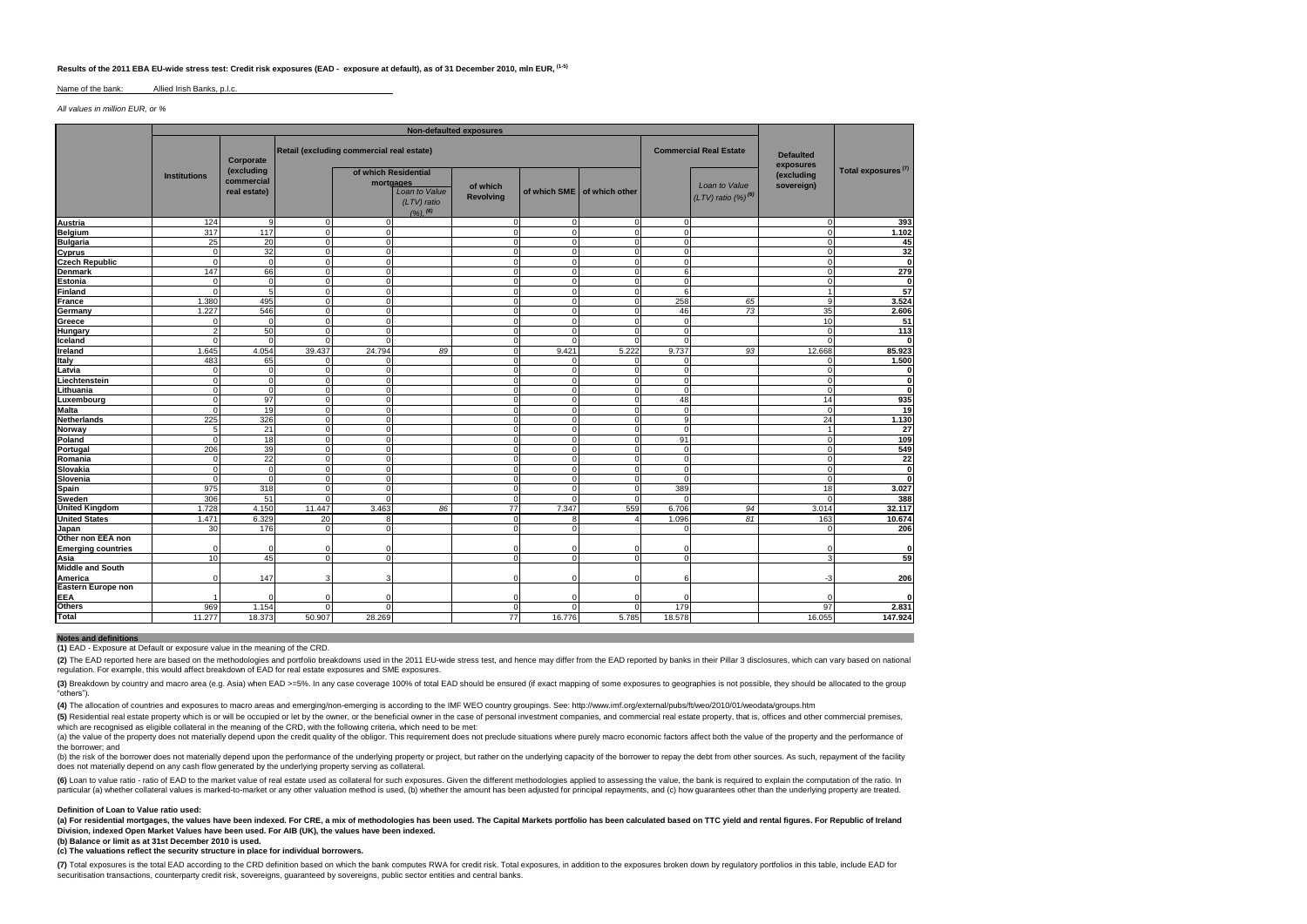## **Results of the 2011 EBA EU-wide stress test: Exposures to sovereigns (central and local governments), as of 31 December 2010, mln EUR (1,2)**

#### Name of the bank: **Allied Irish Banks, p.l.c**

*All values in million EUR*

| Residual Maturity            | <b>Country/Region</b> | <b>GROSS DIRECT LONG EXPOSURES (accounting</b><br>value gross of specific provisions) |                                  |                                |                               | <b>NET DIRECT POSITIONS</b><br>(gross exposures (long) net of cash short position of sovereign debt to other counterparties<br>only where there is maturity matching) | <b>DIRECT SOVEREIGN</b><br><b>EXPOSURES IN</b><br><b>DERIVATIVES</b> | <b>INDIRECT SOVEREIGN</b><br><b>EXPOSURES IN THE</b><br><b>TRADING BOOK</b>                                        |                                                                                                                    |
|------------------------------|-----------------------|---------------------------------------------------------------------------------------|----------------------------------|--------------------------------|-------------------------------|-----------------------------------------------------------------------------------------------------------------------------------------------------------------------|----------------------------------------------------------------------|--------------------------------------------------------------------------------------------------------------------|--------------------------------------------------------------------------------------------------------------------|
|                              |                       |                                                                                       | of which: loans and<br>advances  |                                | of which: AFS banking<br>book | of which: FVO<br>(designated at fair value<br>through profit&loss)<br>banking book                                                                                    | of which: Trading book <sup>(3)</sup>                                | Net position at fair values<br>(Derivatives with positive fair<br>value + Derivatives with<br>negative fair value) | Net position at fair values<br>(Derivatives with positive fair<br>value + Derivatives with<br>negative fair value) |
| 3M                           |                       | $\mathbf 0$                                                                           | $\mathbf 0$                      | 0                              | 0                             | $\Omega$                                                                                                                                                              | 0                                                                    | 0                                                                                                                  | 0                                                                                                                  |
| 1Y                           |                       | $\mathbf 0$                                                                           | $\mathbf 0$                      | 0                              | 0                             | $\mathbf 0$                                                                                                                                                           | 0                                                                    | $\mathbf 0$                                                                                                        | $\mathbf 0$                                                                                                        |
| 2Y<br>3Y                     |                       | 52<br>41                                                                              | 0<br>$\mathbf 0$                 | $\mathbf{0}$<br>$\mathbf 0$    | 0<br>$\mathbf 0$              | $\mathbf 0$<br>$\Omega$                                                                                                                                               | 0<br>$\mathbf 0$                                                     | $\mathbf 0$<br>$\mathbf 0$                                                                                         | 0<br>$\mathbf 0$                                                                                                   |
| 5Y                           | Austria               | 119                                                                                   | $\overline{0}$                   | $\overline{0}$                 | $\mathbf 0$                   | $\mathbf 0$                                                                                                                                                           | $\mathbf{0}$                                                         | $\mathbf 0$                                                                                                        | $\mathbf{0}$                                                                                                       |
| <b>10Y</b>                   |                       | $\overline{0}$                                                                        | $\overline{0}$                   | $\overline{0}$                 | $\overline{0}$                | $\overline{0}$                                                                                                                                                        | $\overline{0}$                                                       | $\overline{0}$                                                                                                     | $\overline{0}$                                                                                                     |
| <b>15Y</b>                   |                       | $\bf{0}$                                                                              | $\overline{0}$                   | $\mathbf 0$                    | $\mathbf 0$                   | $\mathbf 0$                                                                                                                                                           | 0                                                                    | $\bf{0}$                                                                                                           | $\mathbf 0$                                                                                                        |
|                              |                       | 212                                                                                   | $\mathbf{0}$                     | 212                            | $\mathbf{0}$                  | $\mathbf 0$                                                                                                                                                           | $\mathbf{0}$                                                         | $\mathbf 0$                                                                                                        | $\mathbf{0}$                                                                                                       |
| 3M                           |                       | $\overline{0}$                                                                        | $\mathbf{0}$                     | $\mathbf 0$                    | $\mathbf 0$                   | $\mathbf 0$                                                                                                                                                           | $\mathbf{0}$                                                         | $\mathbf 0$                                                                                                        | $\mathbf 0$                                                                                                        |
| $\overline{1Y}$              |                       | $\Omega$                                                                              | $\mathbf{0}$                     | $\mathbf 0$                    | $\mathbf 0$                   | $\Omega$<br>$\Omega$                                                                                                                                                  | $\mathbf 0$                                                          | $\mathbf 0$                                                                                                        | $\mathbf 0$                                                                                                        |
| 2Y<br>3Y                     |                       | 0<br>$\mathbf 0$                                                                      | $\overline{0}$<br>$\mathbf 0$    | $\mathbf 0$<br>0               | 0<br>0                        | $\mathbf 0$                                                                                                                                                           | 0<br>0                                                               | $\mathbf 0$<br>$\mathbf 0$                                                                                         | $\overline{0}$<br>$\mathbf 0$                                                                                      |
| 5Y                           | Belgium               | 215                                                                                   | $\mathbf{0}$                     | $\mathbf 0$                    | $\mathbf 0$                   | $\mathbf 0$                                                                                                                                                           | $\mathbf 0$                                                          | $\mathbf 0$                                                                                                        | $\mathbf 0$                                                                                                        |
| <b>10Y</b>                   |                       | $\mathbf 0$                                                                           | $\mathbf 0$                      | $\overline{0}$                 | 0                             | $\Omega$                                                                                                                                                              | 0                                                                    | $\overline{0}$                                                                                                     | $\overline{0}$                                                                                                     |
| 15Y                          |                       | $\overline{0}$                                                                        | $\overline{0}$                   | $\overline{0}$                 | $\overline{0}$                | $\overline{0}$                                                                                                                                                        | $\overline{0}$                                                       | $\overline{0}$                                                                                                     | $\overline{0}$                                                                                                     |
|                              |                       | 215                                                                                   | $\Omega$                         | 215                            | $\mathbf{0}$                  | $\mathbf{0}$                                                                                                                                                          | $\mathbf{0}$                                                         | $\mathbf{0}$                                                                                                       | $\mathbf{0}$                                                                                                       |
| 3M                           |                       | $\mathbf 0$                                                                           | $\mathbf 0$                      | 0                              | 0                             | 0                                                                                                                                                                     | $\mathbf 0$                                                          | $\mathbf 0$                                                                                                        | $\mathbf 0$                                                                                                        |
| 1Y                           |                       | $\overline{0}$                                                                        | $\overline{0}$                   | $\mathbf 0$                    | $\overline{0}$                | $\overline{0}$                                                                                                                                                        | $\mathbf 0$                                                          | 0                                                                                                                  | $\overline{0}$                                                                                                     |
| 2Y<br>3Y                     |                       | $\overline{0}$<br>$\mathbf 0$                                                         | $\overline{0}$<br>$\pmb{0}$      | $\overline{0}$<br>$\mathbf{0}$ | $\overline{0}$<br>0           | $\overline{0}$<br>$\Omega$                                                                                                                                            | $\mathbf 0$<br>$\ddot{\mathbf{0}}$                                   | $\overline{0}$<br>$\mathbf 0$                                                                                      | $\overline{0}$<br>$\mathbf 0$                                                                                      |
| 5Y                           | Bulgaria              | $\mathbf 0$                                                                           | $\mathbf 0$                      | 0                              | 0                             | $\mathbf 0$                                                                                                                                                           | 0                                                                    | $\mathbf 0$                                                                                                        | $\mathbf 0$                                                                                                        |
| 10Y                          |                       | $\overline{0}$                                                                        | $\overline{0}$                   | $\overline{0}$                 | $\overline{0}$                | $\overline{0}$                                                                                                                                                        | $\overline{0}$                                                       | $\overline{0}$                                                                                                     | $\overline{0}$                                                                                                     |
| <b>15Y</b>                   |                       | $\mathbf 0$                                                                           | $\mathbf{0}$                     | $\Omega$                       | $\mathbf 0$                   | $\Omega$                                                                                                                                                              | $\mathbf{0}$                                                         | 0                                                                                                                  | $\mathbf 0$                                                                                                        |
|                              |                       | $\mathbf 0$                                                                           | $\mathbf 0$                      | $\mathbf 0$                    | $\mathbf{0}$                  | $\mathbf{0}$                                                                                                                                                          | $\mathbf{0}$                                                         | $\mathbf{0}$                                                                                                       | $\mathbf 0$                                                                                                        |
| 3M                           |                       | 0                                                                                     | $\overline{0}$                   | 0                              | 0                             | 0                                                                                                                                                                     | 0                                                                    | 0                                                                                                                  | 0                                                                                                                  |
| <b>1Y</b>                    |                       | $\mathbf 0$                                                                           | $\mathbf{0}$                     | $\mathbf 0$                    | $\mathbf 0$                   | $\mathbf 0$                                                                                                                                                           | $\mathbf 0$                                                          | $\mathbf 0$                                                                                                        | $\mathbf{0}$                                                                                                       |
| 2Y<br>3Y                     |                       | $\mathbf 0$<br>$\mathbf 0$                                                            | $\mathbf 0$<br>$\overline{0}$    | $\mathbf 0$<br>$\overline{0}$  | $\mathbf 0$<br>0              | $\mathbf 0$<br>$\overline{0}$                                                                                                                                         | $\mathbf 0$<br>0                                                     | 0<br>$\mathbf 0$                                                                                                   | $\mathbf 0$<br>$\overline{0}$                                                                                      |
| 5Y                           | Cyprus                | 0                                                                                     | 0                                | 0                              | 0                             | $\mathbf 0$                                                                                                                                                           | 0                                                                    | 0                                                                                                                  | $\mathbf 0$                                                                                                        |
| 10Y                          |                       | $\mathbf 0$                                                                           | $\mathbf 0$                      | 0                              | 0                             | 0                                                                                                                                                                     | 0                                                                    | $\mathbf 0$                                                                                                        | $\mathbf 0$                                                                                                        |
| 15Y                          |                       | $\overline{0}$                                                                        | $\overline{0}$                   | $\overline{0}$                 | $\overline{0}$                | $\overline{0}$                                                                                                                                                        | $\mathbf{0}$                                                         | $\overline{0}$                                                                                                     | $\overline{0}$                                                                                                     |
|                              |                       | $\overline{0}$                                                                        | $\overline{0}$                   | $\overline{0}$                 | $\overline{0}$                | $\overline{0}$                                                                                                                                                        | $\overline{0}$                                                       | $\overline{0}$                                                                                                     | $\overline{0}$                                                                                                     |
| 3M                           |                       | $\mathbf 0$                                                                           | $\pmb{0}$                        | $\mathbf{0}$                   | $\mathbf 0$                   | $\mathbf 0$                                                                                                                                                           | $\mathbf 0$                                                          | $\bf{0}$                                                                                                           | $\bf{0}$                                                                                                           |
| <b>1Y</b>                    |                       | $\mathbf 0$                                                                           | $\pmb{0}$                        | 0                              | 0                             | $\mathbf 0$                                                                                                                                                           | $\mathbf 0$                                                          | $\bf{0}$                                                                                                           | $\mathbf 0$                                                                                                        |
| 2Y                           |                       | $\overline{0}$<br>$\mathbf 0$                                                         | $\overline{0}$<br>$\mathbf 0$    | $\overline{0}$<br>$\Omega$     | $\overline{0}$<br>$\mathbf 0$ | $\overline{0}$<br>$\Omega$                                                                                                                                            | $\mathbf 0$<br>$\mathbf 0$                                           | $\overline{0}$<br>$\mathbf 0$                                                                                      | $\overline{0}$<br>$\mathbf 0$                                                                                      |
| 3Y<br>5Y                     | Czech Republic        | $\mathbf 0$                                                                           | $\overline{0}$                   | $\mathbf 0$                    | $\mathbf 0$                   | $\mathbf 0$                                                                                                                                                           | 0                                                                    | $\mathbf 0$                                                                                                        | $\overline{0}$                                                                                                     |
| <b>10Y</b>                   |                       | 0                                                                                     | $\overline{0}$                   | 0                              | 0                             | $\mathbf 0$                                                                                                                                                           | 0                                                                    | $\mathbf 0$                                                                                                        | $\mathbf 0$                                                                                                        |
| <b>15Y</b>                   |                       | $\mathbf 0$                                                                           | 0                                | $\mathbf{0}$                   | $\mathbf 0$                   | $\mathbf 0$                                                                                                                                                           | $\mathbf 0$                                                          | $\mathbf 0$                                                                                                        | 0                                                                                                                  |
|                              |                       | $\bf{0}$                                                                              | $\overline{0}$                   | $\overline{0}$                 | $\mathbf{0}$                  | $\mathbf{0}$                                                                                                                                                          | $\overline{0}$                                                       | $\overline{0}$                                                                                                     | $\overline{0}$                                                                                                     |
| 3M                           |                       | $\overline{0}$                                                                        | $\overline{0}$                   | $\overline{0}$                 | $\overline{0}$                | $\overline{0}$                                                                                                                                                        | $\overline{0}$                                                       | $\overline{0}$                                                                                                     | $\overline{0}$                                                                                                     |
| <b>1Y</b>                    |                       | $\mathbf 0$<br>0                                                                      | $\overline{0}$<br>$\mathbf 0$    | 0                              | 0                             | $\mathbf 0$<br>$\mathbf 0$                                                                                                                                            | $\mathbf 0$                                                          | $\mathbf 0$<br>$\mathbf 0$                                                                                         | 0                                                                                                                  |
| <b>2Y</b><br>3Y              |                       | $\mathbf 0$                                                                           | $\overline{0}$                   | 0<br>$\overline{0}$            | 0<br>$\mathbf 0$              | $\overline{0}$                                                                                                                                                        | 0<br>$\mathbf 0$                                                     | $\Omega$                                                                                                           | 0<br>$\overline{0}$                                                                                                |
| 5Y                           | Denmark               | 60                                                                                    | $\mathbf 0$                      | $\mathbf 0$                    | $\mathbf 0$                   | $\mathbf 0$                                                                                                                                                           | 0                                                                    | $\mathbf 0$                                                                                                        | $\mathbf 0$                                                                                                        |
| 10Y                          |                       | $\mathbf 0$                                                                           | $\mathbf 0$                      | $\mathbf 0$                    | 0                             | $\Omega$                                                                                                                                                              | 0                                                                    | $\mathbf 0$                                                                                                        | $\mathbf 0$                                                                                                        |
| <b>15Y</b>                   |                       | 0                                                                                     | $\mathbf 0$                      | $\mathbf 0$                    | 0                             | $\Omega$                                                                                                                                                              | $\mathbf 0$                                                          | $\mathbf 0$                                                                                                        | $\mathbf 0$                                                                                                        |
|                              |                       | 60                                                                                    | $\mathbf{0}$                     | 60                             | $\mathbf{0}$                  | $\mathbf{0}$                                                                                                                                                          | $\mathbf{0}$                                                         | $\mathbf{0}$                                                                                                       | $\overline{0}$                                                                                                     |
| 3M                           |                       | $\mathbf 0$                                                                           | $\mathbf{0}$                     | $\mathbf 0$                    | $\mathbf 0$                   | $\Omega$                                                                                                                                                              | $\mathbf{0}$                                                         | 0                                                                                                                  | 0                                                                                                                  |
| $\overline{1Y}$<br><b>2Y</b> |                       | $\overline{0}$<br>$\mathbf 0$                                                         | $\overline{0}$<br>$\overline{0}$ | $\overline{0}$<br>0            | $\overline{0}$<br>0           | $\mathbf 0$<br>$\mathbf 0$                                                                                                                                            | $\overline{0}$<br>$\mathbf 0$                                        | $\overline{0}$<br>$\mathbf 0$                                                                                      | $\overline{0}$<br>$\mathbf 0$                                                                                      |
| 3Y                           |                       | 0                                                                                     | 0                                | 0                              | $\mathbf 0$                   | $\mathbf 0$                                                                                                                                                           | 0                                                                    | 0                                                                                                                  | 0                                                                                                                  |
| 5Y                           | Estonia               | $\overline{0}$                                                                        | $\overline{0}$                   | $\overline{0}$                 | $\overline{0}$                | $\overline{0}$                                                                                                                                                        | $\overline{0}$                                                       | $\overline{0}$                                                                                                     | $\overline{0}$                                                                                                     |
| <b>10Y</b>                   |                       | $\overline{0}$                                                                        | $\overline{0}$                   | $\mathbf 0$                    | $\overline{0}$                | $\overline{0}$                                                                                                                                                        | 0                                                                    | $\overline{0}$                                                                                                     | $\overline{0}$                                                                                                     |
| 15Y                          |                       | $\mathbf 0$                                                                           | $\overline{0}$                   | $\mathbf{0}$                   | $\mathbf 0$                   | $\mathbf 0$                                                                                                                                                           | $\mathbf 0$                                                          | $\mathbf 0$                                                                                                        | $\mathbf 0$                                                                                                        |
|                              |                       | $\mathbf{0}$                                                                          | $\mathbf{0}$                     | $\mathbf 0$                    | $\mathbf{0}$                  | $\Omega$                                                                                                                                                              | $\mathbf{0}$                                                         | $\mathbf{0}$                                                                                                       | $\mathbf{0}$                                                                                                       |
| 3M                           |                       | $\mathbf 0$                                                                           | $\mathbf 0$                      | 0                              | 0                             | 0                                                                                                                                                                     | 0                                                                    | $\mathbf 0$                                                                                                        | $\mathbf 0$                                                                                                        |
| 1Y                           |                       | $\mathbf 0$                                                                           | $\mathbf{0}$                     | $\mathbf 0$                    | $\mathbf 0$                   | $\Omega$                                                                                                                                                              | $\mathbf 0$                                                          | 0                                                                                                                  | $\mathbf 0$                                                                                                        |
| 2Y<br>3Y                     |                       | 19<br>$\mathbf 0$                                                                     | $\overline{0}$<br>$\overline{0}$ | 0<br>0                         | 0<br>0                        | $\mathbf 0$<br>$\mathbf 0$                                                                                                                                            | $\overline{0}$<br>0                                                  | $\overline{0}$<br>$\mathbf 0$                                                                                      | $\overline{0}$<br>$\mathbf 0$                                                                                      |
| 5Y                           | Finland               | 25                                                                                    | $\overline{0}$                   | 0                              | $\mathbf 0$                   | $\mathbf{0}$                                                                                                                                                          | 0                                                                    | $\overline{0}$                                                                                                     | $\mathbf 0$                                                                                                        |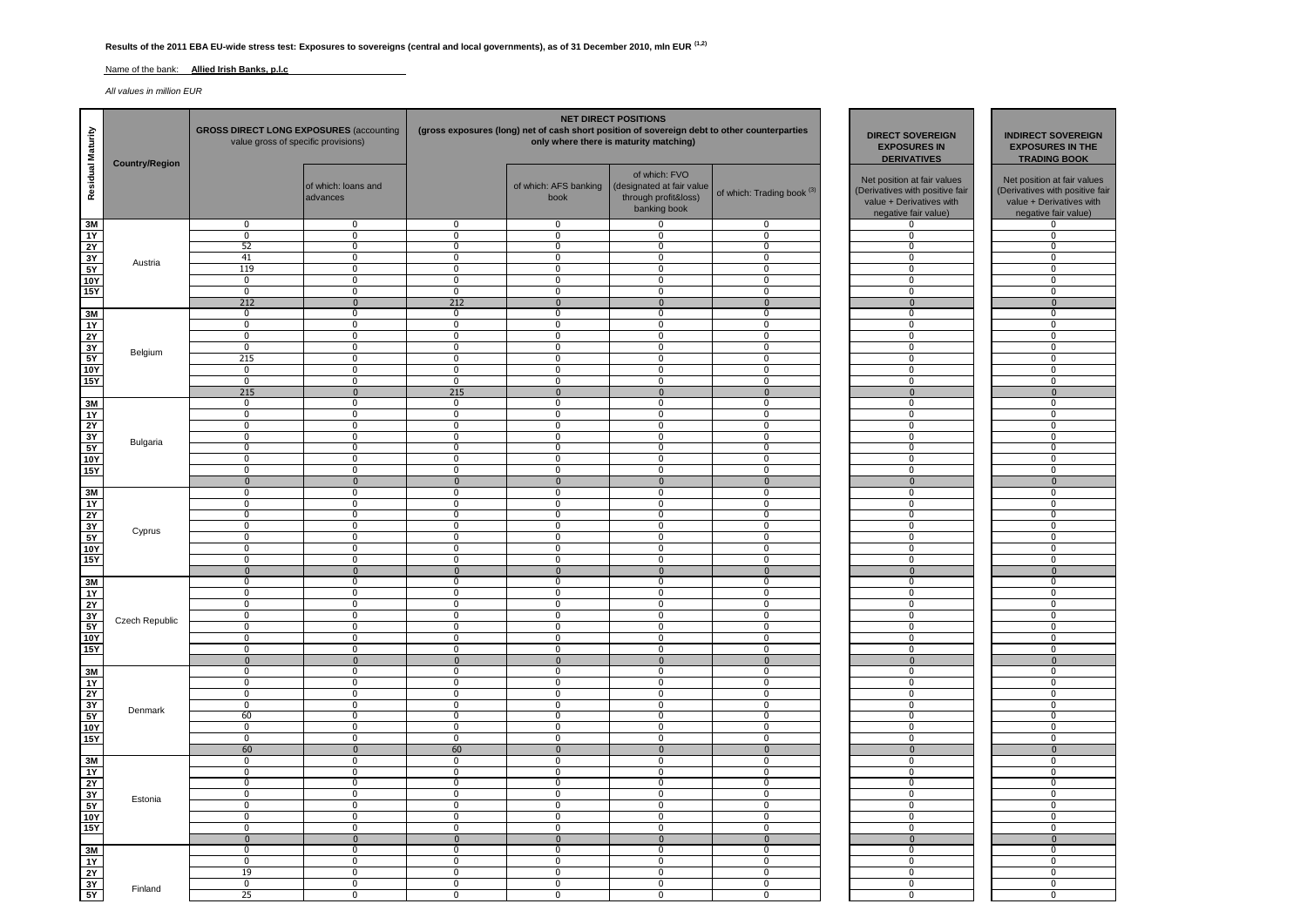| Residual Maturity        | <b>Country/Region</b> | <b>GROSS DIRECT LONG EXPOSURES (accounting)</b><br>value gross of specific provisions) |                   | <b>DIRECT SOVEREIGN</b><br><b>EXPOSURES IN</b><br><b>DERIVATIVES</b> |                                                            | <b>INDIRECT SOVEREIGN</b><br><b>EXPOSURES IN THE</b><br><b>TRADING BOOK</b> |                                       |                                                                                                                    |  |                                                                                                                    |
|--------------------------|-----------------------|----------------------------------------------------------------------------------------|-------------------|----------------------------------------------------------------------|------------------------------------------------------------|-----------------------------------------------------------------------------|---------------------------------------|--------------------------------------------------------------------------------------------------------------------|--|--------------------------------------------------------------------------------------------------------------------|
|                          |                       | of which: loans and<br>advances                                                        |                   |                                                                      | of which: AFS banking<br>(designated at fair value<br>book |                                                                             | of which: Trading book <sup>(3)</sup> | Net position at fair values<br>(Derivatives with positive fair<br>value + Derivatives with<br>negative fair value) |  | Net position at fair values<br>(Derivatives with positive fair<br>value + Derivatives with<br>negative fair value) |
| <b>10Y</b><br><b>15Y</b> |                       | $\mathbf 0$<br>$\overline{0}$                                                          | $\mathbf{0}$<br>0 | $\mathbf 0$<br>$\mathbf 0$                                           | 0<br>0                                                     | $\mathbf 0$<br>0                                                            | 0<br>$\mathbf 0$                      | 0<br>$\mathbf 0$                                                                                                   |  | 0<br>$\mathbf 0$                                                                                                   |
|                          |                       | 44                                                                                     | $\mathbf 0$       | 44                                                                   | $\mathbf{0}$                                               | $\mathbf{0}$                                                                | $\mathbf{0}$                          | $\mathbf{0}$                                                                                                       |  | $\mathbf 0$                                                                                                        |
| 3M                       |                       | 200                                                                                    | 0                 | $\mathbf 0$                                                          | 0                                                          | $\Omega$                                                                    | 0                                     | 0                                                                                                                  |  | 0                                                                                                                  |
| $\overline{1Y}$          |                       | 80                                                                                     | 0                 | $\mathbf 0$                                                          | $\mathbf 0$                                                | $\mathbf 0$                                                                 | $\mathbf{0}$                          | 0                                                                                                                  |  | $\mathbf 0$                                                                                                        |
| 2Y<br>3Y                 |                       | 19<br>28                                                                               | 0<br>0            | $\mathbf 0$<br>$\mathbf 0$                                           | 0<br>0                                                     | $\mathbf 0$<br>0                                                            | 0<br>$\mathbf 0$                      | 0<br>$\mathbf 0$                                                                                                   |  | $^{\circ}$<br>0                                                                                                    |
| 5Y                       | France                | 490                                                                                    | 0                 | $\mathbf 0$                                                          | $\mathbf 0$                                                | $\mathbf 0$                                                                 | $\mathbf 0$                           | $\mathbf 0$                                                                                                        |  | 0                                                                                                                  |
| 10Y                      |                       | 104                                                                                    | $\overline{0}$    | $\overline{0}$                                                       | $\overline{0}$                                             | $\overline{0}$                                                              | $\overline{0}$                        | $\overline{0}$                                                                                                     |  |                                                                                                                    |
| 15Y                      |                       | 100                                                                                    | $\mathbf{0}$      | $\mathbf 0$                                                          | $\mathbf 0$                                                | $\mathbf 0$                                                                 | $\mathbf{0}$                          | 0                                                                                                                  |  | $\mathbf 0$                                                                                                        |
|                          |                       | 1.021<br>$\mathbf 0$                                                                   | $\mathbf 0$       | 1.021                                                                | $\mathbf 0$                                                | $\mathbf{0}$<br>0                                                           | $\mathbf{0}$<br>$\mathbf 0$           | $\overline{0}$                                                                                                     |  | $\mathbf{0}$                                                                                                       |
| 3M<br>$\overline{1Y}$    |                       | $\mathbf 0$                                                                            | 0<br>0            | 0<br>$\mathbf 0$                                                     | 0<br>$\mathbf 0$                                           | 0                                                                           | $\mathbf 0$                           | 0<br>0                                                                                                             |  | 0<br>0                                                                                                             |
| 2Y                       |                       | 19                                                                                     | 0                 | $\mathbf 0$                                                          | $\mathbf 0$                                                | 0                                                                           | $\mathbf 0$                           | $\mathbf 0$                                                                                                        |  | $\mathbf 0$                                                                                                        |
| 3Y                       | Germany               | $\mathbf 0$                                                                            | 0                 | $\mathbf 0$                                                          | $\mathbf 0$                                                | $\mathbf 0$                                                                 | $\mathbf{0}$                          | 0                                                                                                                  |  | $\mathbf 0$                                                                                                        |
| $\frac{1}{5Y}$           |                       | 67                                                                                     | 0                 | $\mathbf 0$                                                          | 0                                                          | $\mathbf 0$                                                                 | 0                                     | 0                                                                                                                  |  | $^{\circ}$                                                                                                         |
| <b>10Y</b><br><b>15Y</b> |                       | 196<br>$\overline{0}$                                                                  | 0<br>0            | 0<br>0                                                               | 0<br>$\overline{0}$                                        | 0<br>$\overline{0}$                                                         | $\mathbf 0$<br>$\overline{0}$         | 0<br>$\overline{0}$                                                                                                |  | $\mathbf 0$<br>0                                                                                                   |
|                          |                       | 282                                                                                    | $\mathbf 0$       | 282                                                                  | $\mathbf{0}$                                               | $\mathbf 0$                                                                 | $\Omega$                              | $\mathbf{0}$                                                                                                       |  | $\mathbf 0$                                                                                                        |
| 3M                       |                       | $\mathbf 0$                                                                            | $\mathbf{0}$      | $\mathbf 0$                                                          | $\mathbf 0$                                                | $\mathbf 0$                                                                 | $\mathbf{0}$                          | $\mathbf 0$                                                                                                        |  | $\mathbf{0}$                                                                                                       |
| 1Y                       |                       | $\mathbf 0$                                                                            | 0                 | $\mathbf 0$                                                          | 0                                                          | 0                                                                           | 0                                     | 0                                                                                                                  |  | $^{\circ}$                                                                                                         |
| 2Y                       |                       | 40                                                                                     | 0                 | 0                                                                    | 0                                                          | 0                                                                           | $\mathbf 0$                           | $\mathbf 0$                                                                                                        |  | $\mathbf 0$                                                                                                        |
| 3Y                       | Greece                | $\overline{0}$                                                                         | 0                 | 0                                                                    | 0                                                          | $\overline{0}$                                                              | 0                                     | 0                                                                                                                  |  | 0                                                                                                                  |
| 5Y<br>10Y                |                       | $\mathbf 0$<br>$\mathbf 0$                                                             | 0<br>0            | $\mathbf 0$<br>$\mathbf 0$                                           | $\mathbf 0$<br>$\mathbf 0$                                 | 0<br>$\mathbf 0$                                                            | $\mathbf 0$<br>$\mathbf 0$            | $\mathbf 0$<br>$\mathbf 0$                                                                                         |  | $\mathbf 0$<br>$\mathbf 0$                                                                                         |
| 15Y                      |                       | $\mathbf 0$                                                                            | 0                 | $\mathbf 0$                                                          | 0                                                          | $\mathbf 0$                                                                 | 0                                     | 0                                                                                                                  |  | $^{\circ}$                                                                                                         |
|                          |                       | 40                                                                                     | $\mathbf 0$       | 40                                                                   | $\bf{0}$                                                   | $\mathbf{0}$                                                                | $\mathbf{0}$                          | $\mathbf 0$                                                                                                        |  | $\mathbf 0$                                                                                                        |
| 3M                       |                       | $\mathbf 0$                                                                            | 0                 | 0                                                                    | 0                                                          | 0                                                                           | 0                                     | 0                                                                                                                  |  | $\mathbf 0$                                                                                                        |
| $\overline{1Y}$          |                       | $\mathbf 0$                                                                            | 0                 | $\mathbf 0$                                                          | $\mathbf 0$                                                | 0                                                                           | $\mathbf 0$                           | $\mathbf 0$                                                                                                        |  | $\mathbf 0$                                                                                                        |
| 2Y<br>$\frac{1}{3Y}$     |                       | 10<br>$\mathbf 0$                                                                      | $\mathbf{0}$<br>0 | $\mathbf 0$<br>$\mathbf 0$                                           | $\mathbf 0$<br>0                                           | $\mathbf 0$<br>$\mathbf 0$                                                  | $\mathbf{0}$<br>0                     | 0<br>0                                                                                                             |  | $\mathbf 0$<br>$^{\circ}$                                                                                          |
| 5Y                       | Hungary               | 49                                                                                     | 0                 | $\mathbf 0$                                                          | 0                                                          | $\overline{0}$                                                              | 0                                     | 0                                                                                                                  |  | 0                                                                                                                  |
| <b>10Y</b>               |                       | $\overline{0}$                                                                         | 0                 | 0                                                                    | 0                                                          | $\mathbf 0$                                                                 | $\mathbf 0$                           | 0                                                                                                                  |  | 0                                                                                                                  |
| 15Y                      |                       | $\mathbf 0$                                                                            | 0                 | $\mathbf 0$                                                          | $\pmb{0}$                                                  | 0                                                                           | $\mathbf 0$                           | $\mathbf 0$                                                                                                        |  | $\mathbf 0$                                                                                                        |
|                          |                       | 59                                                                                     | $\mathbf 0$       | 59                                                                   | $\mathbf 0$                                                | $\mathbf 0$                                                                 | $\overline{0}$                        | $\mathbf{0}$                                                                                                       |  | $\mathbf 0$                                                                                                        |
| 3M<br>1Y                 |                       | $\mathbf 0$<br>$\overline{0}$                                                          | 0<br>0            | $\mathbf 0$<br>0                                                     | 0<br>0                                                     | $\mathbf 0$<br>$\overline{0}$                                               | 0<br>0                                | 0<br>0                                                                                                             |  | $^{\circ}$<br>0                                                                                                    |
| 2Y                       |                       | $\mathbf 0$                                                                            | 0                 | $\mathbf 0$                                                          | 0                                                          | $\mathbf 0$                                                                 | $\mathbf 0$                           | 0                                                                                                                  |  | 0                                                                                                                  |
| $\frac{3Y}{5Y}$          |                       | $\mathbf 0$                                                                            | 0                 | $\mathbf 0$                                                          | $\mathbf 0$                                                | 0                                                                           | $\mathbf 0$                           | $\mathbf 0$                                                                                                        |  | $\mathbf 0$                                                                                                        |
|                          | Iceland               | $\mathbf 0$                                                                            | $\mathbf{0}$      | $\mathbf 0$                                                          | $\mathbf 0$                                                | $\mathbf 0$                                                                 | $\mathbf 0$                           | 0                                                                                                                  |  | $\mathbf 0$                                                                                                        |
| <b>10Y</b>               |                       | $\mathbf 0$                                                                            | 0                 | $\mathbf 0$                                                          | 0                                                          | $\mathbf 0$                                                                 | 0                                     | 0                                                                                                                  |  | $^{\circ}$                                                                                                         |
| 15Y                      |                       | $\mathbf 0$<br>$\mathbf{0}$                                                            | 0<br>$\mathbf{0}$ | $\mathbf 0$<br>$\mathbf{0}$                                          | 0<br>$\mathbf{0}$                                          | $\mathbf 0$<br>$\mathbf{0}$                                                 | 0<br>$\mathbf{0}$                     | $\mathbf 0$<br>$\mathbf{0}$                                                                                        |  | $\mathbf 0$<br>$\mathbf 0$                                                                                         |
| 3M                       |                       | 75                                                                                     | 0                 | $\mathbf 0$                                                          | 0                                                          | 0                                                                           | $\mathbf 0$                           | $\mathbf 0$                                                                                                        |  | $\mathbf 0$                                                                                                        |
| <b>1Y</b>                |                       | 837                                                                                    | 0                 | $\mathbf 0$                                                          | $\mathbf 0$                                                | $\mathbf 0$                                                                 | $\mathbf 0$                           | 0                                                                                                                  |  | $\mathbf 0$                                                                                                        |
| 2Y                       |                       | 700                                                                                    | 0                 | $\mathbf 0$                                                          | 0                                                          | $\mathbf 0$                                                                 | 0                                     | 0                                                                                                                  |  | $\mathbf{0}$                                                                                                       |
| 3Y                       | Ireland               | 54                                                                                     | 0                 | $\mathbf 0$                                                          | 0                                                          | $\mathbf 0$                                                                 | 0                                     | 0                                                                                                                  |  | $\mathbf 0$                                                                                                        |
| 5Y<br>10Y                |                       | 811<br>2.567                                                                           | 0<br>0            | $\mathbf 0$<br>$\mathbf 0$                                           | 0<br>$\mathbf 0$                                           | 0<br>0                                                                      | 0<br>$\mathbf 0$                      | 0<br>$\mathbf 0$                                                                                                   |  | $\mathbf 0$<br>$\mathbf 0$                                                                                         |
| <b>15Y</b>               |                       | $\mathbf 0$                                                                            | 0                 | $\mathbf 0$                                                          | 0                                                          | $\mathbf 0$                                                                 | $\mathbf 0$                           | 48                                                                                                                 |  | $\mathbf 0$                                                                                                        |
|                          |                       | 5.043                                                                                  | $\mathbf{0}$      | 5.043                                                                | $\mathbf 0$                                                | $\mathbf 0$                                                                 | $\mathbf{0}$                          | 48                                                                                                                 |  | $\mathbf{0}$                                                                                                       |
| 3M                       |                       | 150                                                                                    | $\mathbf{0}$      | $\mathbf{0}$                                                         | 0                                                          | $\mathbf 0$                                                                 | 0                                     | 0                                                                                                                  |  | $\mathbf{0}$                                                                                                       |
| $\frac{1Y}{2Y}$          |                       | 90                                                                                     | 0                 | 0                                                                    | 0                                                          | 0                                                                           | 0                                     | 0                                                                                                                  |  | 0                                                                                                                  |
| 3Y                       |                       | 201<br>134                                                                             | 0<br>0            | $\bf{0}$<br>$\mathbf 0$                                              | $\pmb{0}$<br>$\mathbf 0$                                   | 0<br>0                                                                      | $\mathbf 0$<br>$\mathbf 0$            | $\pmb{0}$<br>$\mathbf 0$                                                                                           |  | $\pmb{0}$<br>$\bf{0}$                                                                                              |
| $rac{1}{5Y}$             | Italy                 | 28                                                                                     | 0                 | 0                                                                    | $\mathbf 0$                                                | 0                                                                           | $\mathbf 0$                           | $\overline{0}$                                                                                                     |  | $\mathbf 0$                                                                                                        |
| <b>10Y</b>               |                       | 159                                                                                    | 0                 | 0                                                                    | 0                                                          | 0                                                                           | $\bf{0}$                              | $\bf{0}$                                                                                                           |  | $\bf{0}$                                                                                                           |
| 15Y                      |                       | 54                                                                                     | 0                 | 0                                                                    | $\mathbf 0$                                                | 0                                                                           | $\overline{\mathbf{0}}$               | $\mathbf 0$                                                                                                        |  | $\mathbf 0$                                                                                                        |
|                          |                       | 816                                                                                    | $\bf{0}$          | 816                                                                  | $\bf{0}$                                                   | $\bf{0}$                                                                    | $\bf{0}$                              | $\mathbf{0}$                                                                                                       |  | $\bf{0}$                                                                                                           |
| 3M                       |                       | $\bf{0}$                                                                               | 0                 | 0                                                                    | $\pmb{0}$                                                  | 0                                                                           | $\mathbf 0$                           | 0                                                                                                                  |  | $\pmb{0}$                                                                                                          |
| 1Y<br>2Y                 |                       | $\bf{0}$<br>$\overline{0}$                                                             | 0<br>0            | $\bf{0}$<br>0                                                        | $\mathbf 0$<br>0                                           | 0<br>0                                                                      | $\mathbf 0$<br>$\mathbf 0$            | $\mathbf 0$<br>$\mathbf 0$                                                                                         |  | $\bf{0}$<br>$\mathbf 0$                                                                                            |
|                          |                       | $\overline{0}$                                                                         | 0                 | 0                                                                    | $\mathbf 0$                                                | 0                                                                           | $\overline{\mathbf{0}}$               | $\mathbf 0$                                                                                                        |  | 0                                                                                                                  |
| $\frac{3Y}{5Y}$          | Latvia                | $\mathbf 0$                                                                            | 0                 | $\bf{0}$                                                             | $\pmb{0}$                                                  | 0                                                                           | $\mathbf 0$                           | $\pmb{0}$                                                                                                          |  | $\pmb{0}$                                                                                                          |
|                          |                       | $\overline{0}$                                                                         | 0                 | 0                                                                    | $\overline{0}$                                             | $\overline{0}$                                                              | $\overline{0}$                        | $\overline{0}$                                                                                                     |  | $\overline{0}$                                                                                                     |
| 15Y                      |                       | $\overline{0}$                                                                         | 0                 | $\mathbf 0$                                                          | $\mathbf 0$                                                | $\overline{0}$<br>$\overline{0}$                                            | $\mathbf 0$                           | $\overline{0}$<br>$\overline{0}$                                                                                   |  | $\bf{0}$                                                                                                           |
|                          |                       | $\overline{0}$                                                                         | $\overline{0}$    | $\bf{0}$                                                             | $\overline{0}$                                             |                                                                             | $\overline{0}$                        |                                                                                                                    |  | $\mathbf{0}$                                                                                                       |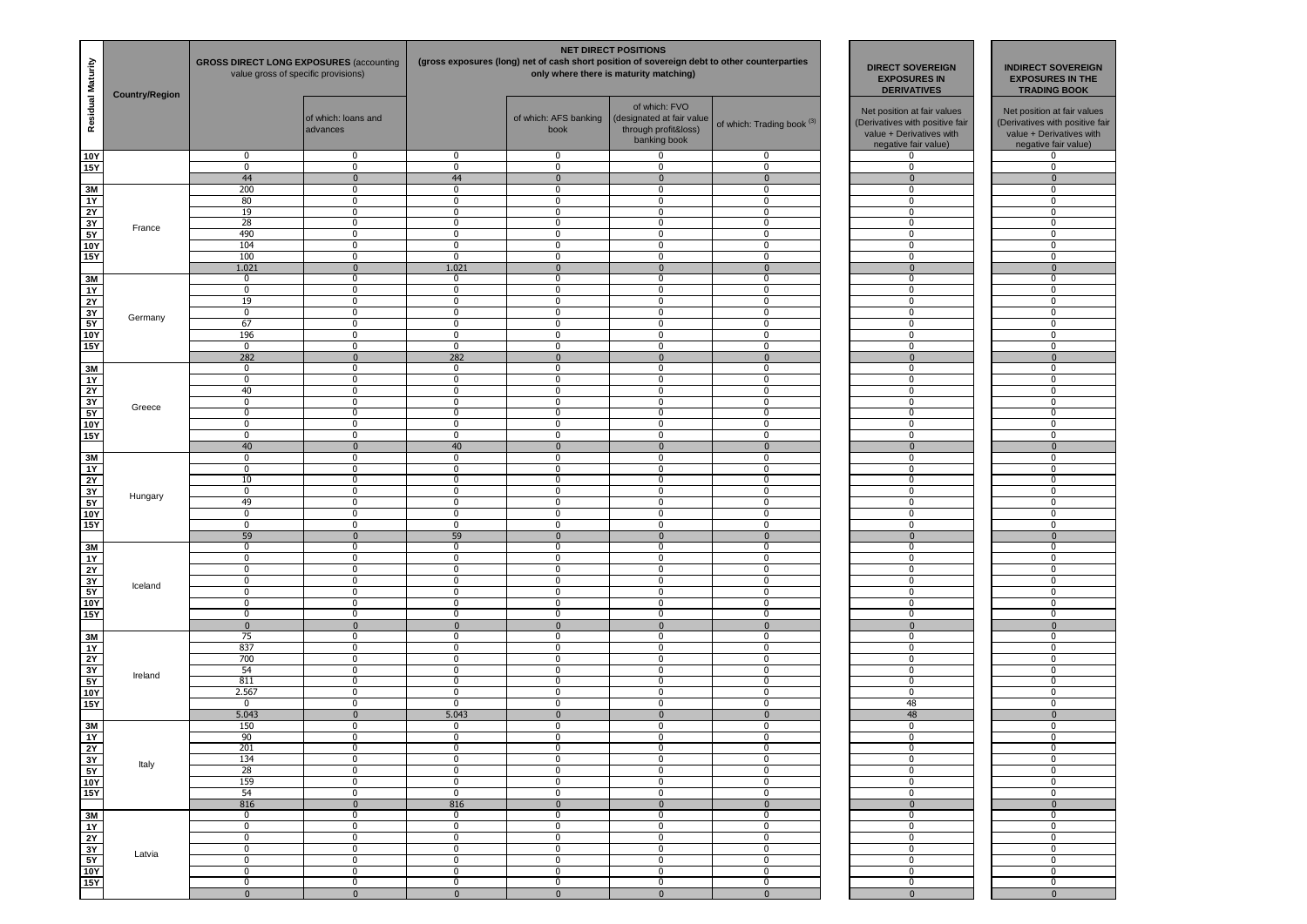| Residual Maturity | <b>Country/Region</b> | <b>GROSS DIRECT LONG EXPOSURES (accounting)</b><br>value gross of specific provisions) |                                 | <b>NET DIRECT POSITIONS</b><br>(gross exposures (long) net of cash short position of sovereign debt to other counterparties<br>only where there is maturity matching) |                               |                                                                                    |                                       | <b>DIRECT SOVEREIGN</b><br><b>EXPOSURES IN</b><br><b>DERIVATIVES</b>                                               |  | <b>INDIRECT SOVEREIGN</b><br><b>EXPOSURES IN THE</b><br><b>TRADING BOOK</b>                                        |
|-------------------|-----------------------|----------------------------------------------------------------------------------------|---------------------------------|-----------------------------------------------------------------------------------------------------------------------------------------------------------------------|-------------------------------|------------------------------------------------------------------------------------|---------------------------------------|--------------------------------------------------------------------------------------------------------------------|--|--------------------------------------------------------------------------------------------------------------------|
|                   |                       |                                                                                        | of which: loans and<br>advances |                                                                                                                                                                       | of which: AFS banking<br>book | of which: FVO<br>(designated at fair value<br>through profit&loss)<br>banking book | of which: Trading book <sup>(3)</sup> | Net position at fair values<br>(Derivatives with positive fair<br>value + Derivatives with<br>negative fair value) |  | Net position at fair values<br>(Derivatives with positive fair<br>value + Derivatives with<br>negative fair value) |
| 3M<br>1Y          |                       | 0<br>$\overline{0}$                                                                    | 0<br>0                          | $\mathbf 0$<br>$\mathbf 0$                                                                                                                                            | 0<br>0                        | 0<br>0                                                                             | 0<br>0                                | 0<br>0                                                                                                             |  | 0<br>$\mathbf 0$                                                                                                   |
| 2Y                |                       | $\mathbf 0$                                                                            | 0                               | $\mathbf 0$                                                                                                                                                           | $\mathbf 0$                   | 0                                                                                  | 0                                     | 0                                                                                                                  |  | $\mathbf 0$                                                                                                        |
| 3Y                | Liechtenstein         | $\overline{0}$                                                                         | $\overline{0}$                  | $\mathbf 0$                                                                                                                                                           | $\overline{0}$                | $\overline{0}$                                                                     | $\overline{0}$                        | $\overline{0}$                                                                                                     |  | $\overline{0}$                                                                                                     |
| $\frac{1}{5Y}$    |                       | $\mathbf 0$                                                                            | 0                               | $\mathbf 0$                                                                                                                                                           | $\mathbf 0$                   | $\mathbf 0$                                                                        | $\mathbf 0$                           | $\mathbf 0$                                                                                                        |  | $\mathbf 0$                                                                                                        |
| 10Y<br>15Y        |                       | $\mathbf 0$<br>$\mathbf 0$                                                             | 0<br>0                          | $\mathbf 0$<br>$\mathbf 0$                                                                                                                                            | 0<br>0                        | 0<br>0                                                                             | $\mathbf 0$<br>0                      | $\mathbf 0$<br>0                                                                                                   |  | $^{\circ}$<br>$\mathbf 0$                                                                                          |
|                   |                       | $\mathbf{0}$                                                                           | $\mathbf{0}$                    | $\mathbf{0}$                                                                                                                                                          | $\mathbf{0}$                  | $\mathbf{0}$                                                                       | $\mathbf 0$                           | $\mathbf{0}$                                                                                                       |  | $\mathbf{0}$                                                                                                       |
| 3M                |                       | $\overline{0}$                                                                         | 0                               | $\mathbf 0$                                                                                                                                                           | 0                             | $\mathbf 0$                                                                        | 0                                     | 0                                                                                                                  |  | $\mathbf 0$                                                                                                        |
| <b>1Y</b>         |                       | $\mathbf 0$                                                                            | 0                               | $\mathbf 0$                                                                                                                                                           | $\mathbf 0$                   | $\mathbf 0$                                                                        | $\mathbf 0$                           | 0                                                                                                                  |  | $\mathbf 0$                                                                                                        |
| 2Y<br>3Y          |                       | $\mathbf 0$<br>$\mathbf 0$                                                             | 0<br>0                          | $\mathbf 0$<br>0                                                                                                                                                      | 0<br>0                        | $\mathbf 0$<br>0                                                                   | $\mathbf 0$<br>0                      | $\mathbf{0}$<br>0                                                                                                  |  | $^{\circ}$<br>$\mathbf 0$                                                                                          |
| 5Y                | Lithuania             | $\mathbf 0$                                                                            | 0                               | 0                                                                                                                                                                     | $\mathbf 0$                   | 0                                                                                  | $\mathbf 0$                           | 0                                                                                                                  |  | $\bf{0}$                                                                                                           |
| <b>10Y</b>        |                       | $\mathbf 0$                                                                            | 0                               | $\mathbf 0$                                                                                                                                                           | $\mathbf 0$                   | 0                                                                                  | $\mathbf 0$                           | 0                                                                                                                  |  | $\mathbf 0$                                                                                                        |
| 15Y               |                       | $\mathbf 0$                                                                            | 0                               | $\mathbf 0$                                                                                                                                                           | $\mathbf 0$                   | $\mathbf 0$                                                                        | $\mathbf 0$                           | 0                                                                                                                  |  | $\mathbf 0$                                                                                                        |
| 3M                |                       | $\mathbf{0}$<br>$\mathbf 0$                                                            | $\mathbf{0}$<br>0               | $\mathbf{0}$<br>0                                                                                                                                                     | $\mathbf{0}$<br>0             | $\mathbf 0$<br>0                                                                   | $\mathbf{0}$<br>$\mathbf 0$           | $\mathbf{0}$<br>0                                                                                                  |  | $\mathbf{0}$<br>0                                                                                                  |
| 1Y                |                       | $\overline{0}$                                                                         | 0                               | $\mathbf 0$                                                                                                                                                           | 0                             | $\overline{0}$                                                                     | 0                                     | $\overline{0}$                                                                                                     |  | $\overline{0}$                                                                                                     |
| $\frac{2Y}{3Y}$   |                       | $\mathbf 0$                                                                            | 0                               | $\mathbf 0$                                                                                                                                                           | $\mathbf 0$                   | 0                                                                                  | $\mathbf 0$                           | 0                                                                                                                  |  | $\mathbf 0$                                                                                                        |
|                   | Luxembourg            | $\bf{0}$                                                                               | 0                               | $\mathbf 0$                                                                                                                                                           | $\mathbf 0$                   | $\mathbf 0$                                                                        | $\mathbf 0$                           | $\mathbf 0$                                                                                                        |  | $\mathbf 0$                                                                                                        |
| 5Y<br><b>10Y</b>  |                       | $\mathbf 0$<br>$\mathbf 0$                                                             | 0<br>0                          | $\mathbf 0$<br>0                                                                                                                                                      | 0<br>0                        | 0<br>0                                                                             | 0<br>$\mathbf 0$                      | $\mathbf 0$<br>0                                                                                                   |  | $\mathbf 0$<br>$\mathbf 0$                                                                                         |
| <b>15Y</b>        |                       | $\overline{0}$                                                                         | 0                               | 0                                                                                                                                                                     | 0                             | $\overline{0}$                                                                     | 0                                     | 0                                                                                                                  |  | $\overline{0}$                                                                                                     |
|                   |                       | $\mathbf 0$                                                                            | $\mathbf 0$                     | $\mathbf{0}$                                                                                                                                                          | $\mathbf 0$                   | $\mathbf 0$                                                                        | $\mathbf 0$                           | $\mathbf{0}$                                                                                                       |  | $\mathbf{0}$                                                                                                       |
| 3M                |                       | $\mathbf 0$                                                                            | 0                               | $\mathbf 0$                                                                                                                                                           | $\mathbf 0$                   | $\mathbf 0$                                                                        | $\mathbf 0$                           | $\mathbf 0$                                                                                                        |  | $\mathbf 0$                                                                                                        |
| 1Y                |                       | $\mathbf 0$                                                                            | 0                               | $\mathbf 0$                                                                                                                                                           | 0                             | $\mathbf 0$                                                                        | $\mathbf 0$                           | 0                                                                                                                  |  | $\mathbf 0$                                                                                                        |
| 2Y<br>3Y          |                       | $\mathbf 0$<br>$\mathbf 0$                                                             | 0<br>0                          | 0<br>$\mathbf 0$                                                                                                                                                      | 0<br>$\mathbf 0$              | 0<br>0                                                                             | 0<br>0                                | 0<br>0                                                                                                             |  | $\mathbf 0$<br>$\mathbf 0$                                                                                         |
| 5Y                | Malta                 | $\mathbf 0$                                                                            | 0                               | $\mathbf 0$                                                                                                                                                           | $\mathbf 0$                   | 0                                                                                  | $\mathbf 0$                           | 0                                                                                                                  |  | $\mathbf 0$                                                                                                        |
| <b>10Y</b>        |                       | $\mathbf 0$                                                                            | 0                               | $\mathbf 0$                                                                                                                                                           | $\mathbf 0$                   | $\mathbf 0$                                                                        | $\mathbf 0$                           | 0                                                                                                                  |  | $\mathbf 0$                                                                                                        |
| <b>15Y</b>        |                       | $\mathbf 0$                                                                            | 0                               | $\mathbf 0$                                                                                                                                                           | 0                             | $\mathbf 0$                                                                        | 0                                     | $\mathbf 0$                                                                                                        |  | $^{\circ}$                                                                                                         |
| 3M                |                       | $\mathbf 0$<br>80                                                                      | $\mathbf{0}$<br>0               | $\mathbf{0}$<br>0                                                                                                                                                     | $\bf{0}$<br>0                 | $\mathbf 0$<br>0                                                                   | $\mathbf 0$<br>0                      | $\mathbf{0}$<br>0                                                                                                  |  | $\mathbf{0}$<br>0                                                                                                  |
| 1Y                |                       | $\mathbf 0$                                                                            | 0                               | $\mathbf 0$                                                                                                                                                           | $\mathbf 0$                   | 0                                                                                  | $\mathbf 0$                           | 0                                                                                                                  |  | $\mathbf 0$                                                                                                        |
| 2Y                |                       | $\mathbf 0$                                                                            | 0                               | $\mathbf 0$                                                                                                                                                           | $\mathbf 0$                   | $\mathbf 0$                                                                        | $\mathbf 0$                           | $\mathbf 0$                                                                                                        |  | $\mathbf 0$                                                                                                        |
| $\overline{3Y}$   | Netherlands           | $\mathbf 0$                                                                            | 0                               | $\mathbf 0$                                                                                                                                                           | 0                             | $\mathbf 0$                                                                        | 0                                     | $\mathbf 0$                                                                                                        |  | $^{\circ}$                                                                                                         |
| 5Y<br>10Y         |                       | 29<br>58                                                                               | 0<br>0                          | 0<br>0                                                                                                                                                                | 0<br>0                        | $\overline{0}$<br>0                                                                | 0<br>0                                | $\overline{0}$<br>0                                                                                                |  | 0<br>0                                                                                                             |
| 15Y               |                       | 200                                                                                    | 0                               | $\mathbf 0$                                                                                                                                                           | $\mathbf 0$                   | 0                                                                                  | $\mathbf 0$                           | 0                                                                                                                  |  | $\mathbf 0$                                                                                                        |
|                   |                       | 367                                                                                    | $\mathbf 0$                     | 367                                                                                                                                                                   | $\mathbf 0$                   | $\mathbf 0$                                                                        | $\mathbf{0}$                          | $\mathbf{0}$                                                                                                       |  | $\mathbf 0$                                                                                                        |
| 3M                |                       | $\mathbf 0$                                                                            | 0                               | $\mathbf 0$                                                                                                                                                           | 0                             | 0                                                                                  | 0                                     | 0                                                                                                                  |  | $\mathbf 0$                                                                                                        |
| 1Y<br>2Y          |                       | $\mathbf 0$<br>$\mathbf 0$                                                             | 0<br>0                          | $\mathbf 0$<br>$\mathbf 0$                                                                                                                                            | 0<br>0                        | $\mathbf 0$<br>0                                                                   | $\mathbf 0$<br>0                      | $\mathbf 0$<br>0                                                                                                   |  | $\mathbf 0$<br>0                                                                                                   |
| 3Y                |                       | $\mathbf 0$                                                                            | 0                               | $\mathbf 0$                                                                                                                                                           | $\mathbf 0$                   | 0                                                                                  | $\mathbf 0$                           | 0                                                                                                                  |  | $\bf{0}$                                                                                                           |
| 5Y                | Norway                | $\bf{0}$                                                                               | 0                               | $\mathbf 0$                                                                                                                                                           | $\mathbf 0$                   | 0                                                                                  | $\mathbf 0$                           | 0                                                                                                                  |  | $\mathbf 0$                                                                                                        |
| <b>10Y</b>        |                       | $\mathbf 0$                                                                            | 0                               | $\mathbf 0$                                                                                                                                                           | 0                             | $\mathbf 0$                                                                        | 0                                     | 0                                                                                                                  |  | $\mathbf 0$                                                                                                        |
| 15Y               |                       | $\mathbf 0$<br>$\mathbf 0$                                                             | 0<br>$\mathbf 0$                | $\mathbf 0$<br>$\mathbf{0}$                                                                                                                                           | $\mathbf 0$<br>$\mathbf{0}$   | $\mathbf 0$<br>$\mathbf 0$                                                         | $\mathbf 0$<br>$\mathbf{0}$           | $\mathbf 0$<br>$\mathbf{0}$                                                                                        |  | $\mathbf 0$<br>$\mathbf{0}$                                                                                        |
| 3M                |                       | $\mathbf 0$                                                                            | 0                               | $\mathbf 0$                                                                                                                                                           | $\mathbf 0$                   | 0                                                                                  | $\mathbf 0$                           | 0                                                                                                                  |  | $\mathbf 0$                                                                                                        |
| <b>1Y</b>         |                       | $\mathbf 0$                                                                            | 0                               | $\mathbf 0$                                                                                                                                                           | 0                             | 0                                                                                  | $\mathbf 0$                           | 0                                                                                                                  |  | $\mathbf 0$                                                                                                        |
| 2Y                |                       | $\mathbf 0$                                                                            | 0                               | $\mathbf 0$                                                                                                                                                           | 0                             | $\mathbf 0$                                                                        | 0                                     | 0                                                                                                                  |  | $\mathbf{0}$                                                                                                       |
| 3Y                | Poland                | $\mathbf 0$<br>0                                                                       | 0<br>0                          | $\mathbf 0$<br>0                                                                                                                                                      | 0<br>0                        | $\mathbf 0$<br>0                                                                   | 0<br>0                                | 0<br>0                                                                                                             |  | $\mathbf 0$<br>0                                                                                                   |
| $\frac{5Y}{10Y}$  |                       | $\bf{0}$                                                                               | 0                               | $\mathbf 0$                                                                                                                                                           | $\mathbf 0$                   | 0                                                                                  | $\mathbf 0$                           | 0                                                                                                                  |  | $\mathbf 0$                                                                                                        |
| <b>15Y</b>        |                       | $\bf{0}$                                                                               | 0                               | $\mathbf 0$                                                                                                                                                           | $\mathbf 0$                   | 0                                                                                  | $\mathbf 0$                           | $\mathbf 0$                                                                                                        |  | $\mathbf 0$                                                                                                        |
|                   |                       | $\overline{0}$                                                                         | $\bf{0}$                        | $\pmb{0}$                                                                                                                                                             | $\mathbf 0$                   | $\pmb{0}$                                                                          | $\bf{0}$                              | $\overline{0}$                                                                                                     |  | $\bf{0}$                                                                                                           |
| 3M<br>1Y          |                       | $\mathbf 0$<br>125                                                                     | 0<br>0                          | 0<br>0                                                                                                                                                                | 0<br>$\mathbf 0$              | 0<br>0                                                                             | 0<br>$\mathbf 0$                      | 0<br>$\overline{0}$                                                                                                |  | $\mathbf 0$<br>$\mathbf 0$                                                                                         |
|                   |                       | 71                                                                                     | 0                               | 0                                                                                                                                                                     | $\mathbf 0$                   | 0                                                                                  | $\mathbf 0$                           | 0                                                                                                                  |  | $\bf{0}$                                                                                                           |
| $\frac{2Y}{3Y}$   | Portugal              | 21                                                                                     | 0                               | $\bf{0}$                                                                                                                                                              | $\mathbf 0$                   | 0                                                                                  | $\mathbf 0$                           | 0                                                                                                                  |  | $\bf{0}$                                                                                                           |
|                   |                       | $\overline{0}$                                                                         | 0                               | $\mathbf 0$                                                                                                                                                           | $\mathbf 0$                   | 0                                                                                  | $\mathbf 0$                           | $\overline{0}$                                                                                                     |  | $\mathbf 0$                                                                                                        |
| 10Y<br>15Y        |                       | 27<br>$\overline{0}$                                                                   | 0<br>0                          | 0<br>0                                                                                                                                                                | 0<br>$\mathbf 0$              | 0<br>$\overline{0}$                                                                | 0<br>$\mathbf 0$                      | $\overline{0}$<br>$\overline{0}$                                                                                   |  | $\mathbf 0$<br>$\overline{0}$                                                                                      |
|                   |                       | 243                                                                                    | $\bf{0}$                        | 243                                                                                                                                                                   | $\pmb{0}$                     | $\pmb{0}$                                                                          | $\pmb{0}$                             | $\mathbf 0$                                                                                                        |  | $\mathbf 0$                                                                                                        |
| 3M                |                       | $\overline{0}$                                                                         | 0                               | 0                                                                                                                                                                     | 0                             | 0                                                                                  | 0                                     | $\overline{0}$                                                                                                     |  | $\overline{0}$                                                                                                     |
| 1Y                |                       | $\mathbf 0$                                                                            | 0                               | $\bf{0}$                                                                                                                                                              | $\mathbf 0$                   | 0                                                                                  | $\mathbf 0$                           | $\overline{0}$                                                                                                     |  | $\bf{0}$                                                                                                           |
| $\frac{1}{2Y}$    |                       | $\overline{0}$                                                                         | $\overline{0}$                  | $\mathbf 0$                                                                                                                                                           | $\mathbf 0$                   | $\overline{0}$                                                                     | $\mathbf 0$                           | $\overline{0}$                                                                                                     |  | $\bf{0}$                                                                                                           |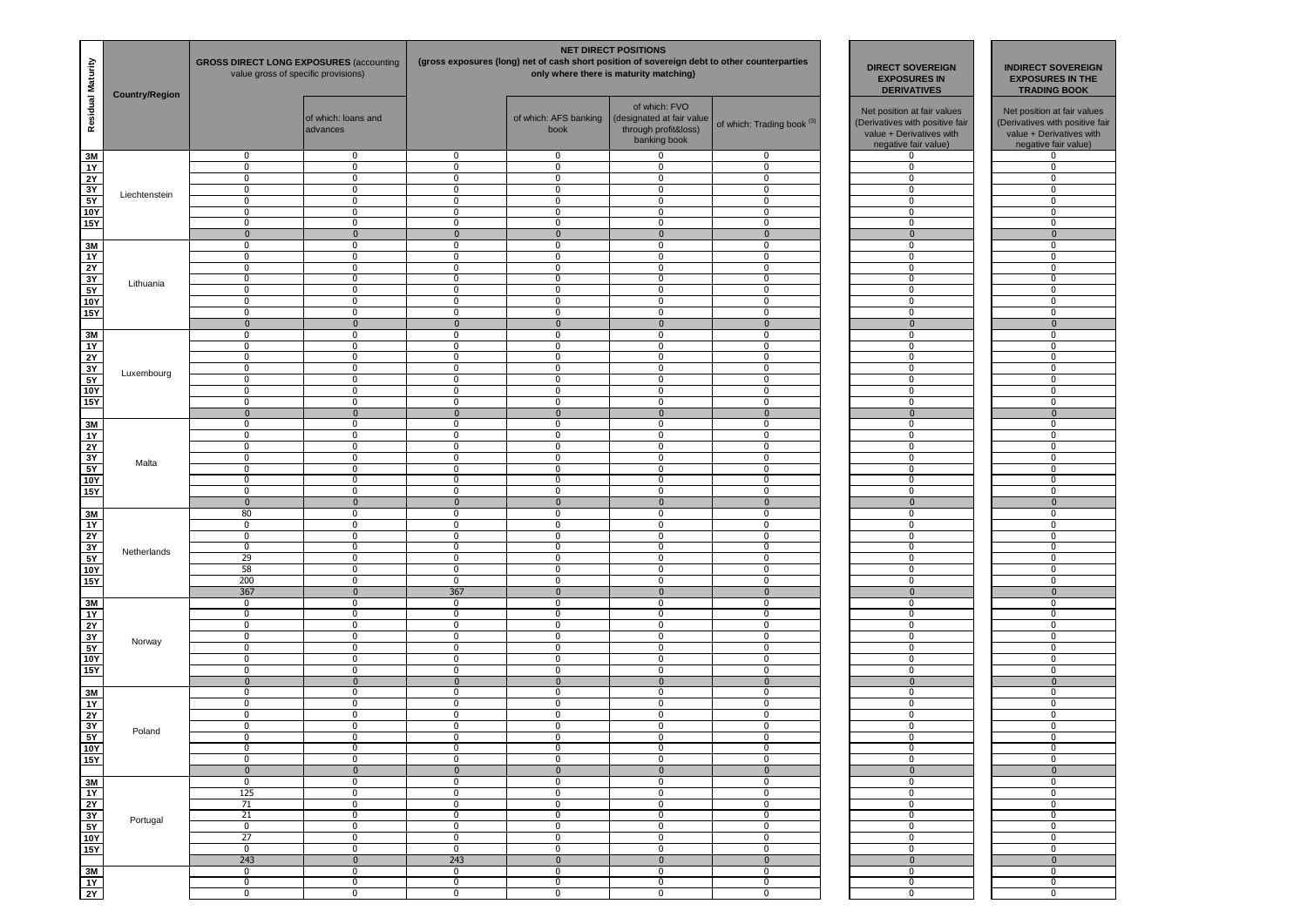| Residual Maturity                                                  | <b>Country/Region</b> | <b>GROSS DIRECT LONG EXPOSURES (accounting)</b><br>value gross of specific provisions) |                                 |                         | <b>NET DIRECT POSITIONS</b><br>(gross exposures (long) net of cash short position of sovereign debt to other counterparties<br>only where there is maturity matching) | <b>DIRECT SOVEREIGN</b><br><b>EXPOSURES IN</b><br><b>DERIVATIVES</b>               | <b>INDIRECT SOVEREIGN</b><br><b>EXPOSURES IN THE</b><br><b>TRADING BOOK</b> |                                                                                                                    |                                                                                                                    |
|--------------------------------------------------------------------|-----------------------|----------------------------------------------------------------------------------------|---------------------------------|-------------------------|-----------------------------------------------------------------------------------------------------------------------------------------------------------------------|------------------------------------------------------------------------------------|-----------------------------------------------------------------------------|--------------------------------------------------------------------------------------------------------------------|--------------------------------------------------------------------------------------------------------------------|
|                                                                    |                       |                                                                                        | of which: loans and<br>advances |                         | of which: AFS banking<br>book                                                                                                                                         | of which: FVO<br>(designated at fair value<br>through profit&loss)<br>banking book | of which: Trading book <sup>(3)</sup>                                       | Net position at fair values<br>(Derivatives with positive fair<br>value + Derivatives with<br>negative fair value) | Net position at fair values<br>(Derivatives with positive fair<br>value + Derivatives with<br>negative fair value) |
| 3Y<br>5Y                                                           | Romania               | 0<br>$\mathbf 0$                                                                       | $\mathbf{0}$<br>$\bf{0}$        | 0<br>0                  | 0<br>$\mathbf 0$                                                                                                                                                      | 0<br>0                                                                             | 0<br>$\mathbf 0$                                                            | 0<br>$\mathbf 0$                                                                                                   | 0<br>$\mathbf 0$                                                                                                   |
| 10Y                                                                |                       | 0                                                                                      | $\bf{0}$                        | 0                       | $\mathbf 0$                                                                                                                                                           | 0                                                                                  | $\mathbf 0$                                                                 | $\mathbf 0$                                                                                                        | 0                                                                                                                  |
| 15Y                                                                |                       | $\overline{0}$                                                                         | $\overline{0}$                  | $\overline{0}$          | $\overline{0}$                                                                                                                                                        | $\overline{0}$                                                                     | $\overline{0}$                                                              | $\overline{0}$                                                                                                     | $\overline{0}$                                                                                                     |
|                                                                    |                       | $\mathbf{0}$                                                                           | $\mathbf 0$                     | $\mathbf{0}$            | $\mathbf 0$                                                                                                                                                           | $\mathbf{0}$                                                                       | $\Omega$                                                                    | $\mathbf{0}$                                                                                                       | $\mathbf{0}$                                                                                                       |
| 3M<br>1Y                                                           |                       | 0<br>0                                                                                 | $\mathbf{0}$<br>$\mathbf 0$     | $\mathbf 0$<br>0        | 0<br>$\mathbf 0$                                                                                                                                                      | 0<br>0                                                                             | 0<br>$\mathbf 0$                                                            | 0<br>0                                                                                                             | $\mathbf{0}$<br>$\mathbf 0$                                                                                        |
| 2Y                                                                 |                       | 0                                                                                      | $\mathbf 0$                     | 0                       | $\mathbf 0$                                                                                                                                                           | 0                                                                                  | $\mathbf 0$                                                                 | $\mathbf 0$                                                                                                        | $\mathbf 0$                                                                                                        |
| $\frac{3Y}{5Y}$                                                    | Slovakia              | 0                                                                                      | $\overline{0}$                  | 0                       | $\overline{0}$                                                                                                                                                        | $\overline{0}$                                                                     | $\overline{0}$                                                              | 0                                                                                                                  | 0                                                                                                                  |
|                                                                    |                       | 0                                                                                      | $\mathbf 0$                     | $\mathbf 0$             | $\mathbf 0$                                                                                                                                                           | 0                                                                                  | $\mathbf 0$                                                                 | $\mathbf 0$                                                                                                        | $\mathbf 0$                                                                                                        |
| 10Y<br>15Y                                                         |                       | 0<br>$\mathbf 0$                                                                       | $\mathbf{0}$<br>$\bf{0}$        | $\mathbf 0$<br>0        | 0<br>$\mathbf 0$                                                                                                                                                      | 0<br>0                                                                             | 0<br>$\mathbf 0$                                                            | 0<br>0                                                                                                             | $\mathbf{0}$<br>$\mathbf 0$                                                                                        |
|                                                                    |                       | $\mathbf{0}$                                                                           | $\mathbf{0}$                    | $\mathbf{0}$            | $\mathbf 0$                                                                                                                                                           | $\mathbf{0}$                                                                       | $\mathbf{0}$                                                                | $\mathbf{0}$                                                                                                       | $\mathbf{0}$                                                                                                       |
| 3M                                                                 |                       | 0                                                                                      | $\mathbf 0$                     | 0                       | $\mathbf 0$                                                                                                                                                           | 0                                                                                  | $\mathbf 0$                                                                 | $\mathbf 0$                                                                                                        | $\mathbf 0$                                                                                                        |
| 1Y                                                                 |                       | 0                                                                                      | $\mathbf 0$                     | 0                       | $\mathbf 0$                                                                                                                                                           | 0                                                                                  | $\mathbf 0$                                                                 | $\mathbf 0$                                                                                                        | $\mathbf 0$                                                                                                        |
| $\frac{1}{2Y}$                                                     |                       | $\mathbf 0$                                                                            | $\bf{0}$<br>$\bf{0}$            | 0<br>0                  | 0<br>$\mathbf 0$                                                                                                                                                      | 0<br>0                                                                             | 0<br>$\mathbf 0$                                                            | 0                                                                                                                  | 0<br>$\mathbf 0$                                                                                                   |
| 3Y<br>5Y                                                           | Slovenia              | 0<br>0                                                                                 | $\overline{0}$                  | 0                       | $\overline{\mathbf{0}}$                                                                                                                                               | $\overline{0}$                                                                     | $\overline{0}$                                                              | 0<br>0                                                                                                             | 0                                                                                                                  |
| 10Y                                                                |                       | 0                                                                                      | $\bf{0}$                        | 0                       | $\mathbf 0$                                                                                                                                                           | 0                                                                                  | $\mathbf 0$                                                                 | $\mathbf 0$                                                                                                        | $\mathbf 0$                                                                                                        |
| 15Y                                                                |                       | 0                                                                                      | $\mathbf 0$                     | 0                       | $\mathbf 0$                                                                                                                                                           | 0                                                                                  | $\mathbf 0$                                                                 | $\mathbf 0$                                                                                                        | $\mathbf 0$                                                                                                        |
|                                                                    |                       | $\bf{0}$                                                                               | $\mathbf 0$                     | $\mathbf 0$             | $\overline{0}$                                                                                                                                                        | $\mathbf{0}$                                                                       | $\mathbf{0}$                                                                | $\mathbf{0}$                                                                                                       | $\mathbf{0}$                                                                                                       |
| 3M<br>1Y                                                           |                       | $\mathbf 0$<br>26                                                                      | $\bf{0}$<br>$\overline{0}$      | 0<br>0                  | $\mathbf 0$<br>$\overline{\mathbf{0}}$                                                                                                                                | 0<br>$\overline{0}$                                                                | $\mathbf 0$<br>0                                                            | 0<br>0                                                                                                             | $\mathbf 0$<br>0                                                                                                   |
|                                                                    |                       | 163                                                                                    | $\bf{0}$                        | 0                       | $\mathbf 0$                                                                                                                                                           | 0                                                                                  | $\mathbf 0$                                                                 | $\mathbf 0$                                                                                                        | $\mathbf 0$                                                                                                        |
| $\frac{2Y}{3Y}$                                                    |                       | 145                                                                                    | $\mathbf 0$                     | 0                       | $\mathbf 0$                                                                                                                                                           | 0                                                                                  | $\mathbf 0$                                                                 | $\mathbf 0$                                                                                                        | $\mathbf 0$                                                                                                        |
| 5Y                                                                 | Spain                 | $\mathbf 0$                                                                            | $\mathbf 0$                     | $\mathbf 0$             | 0                                                                                                                                                                     | 0                                                                                  | 0                                                                           | 0                                                                                                                  | $\mathbf{0}$                                                                                                       |
| <b>10Y</b>                                                         |                       | $\mathbf 0$                                                                            | $\bf{0}$                        | 0                       | $\mathbf 0$                                                                                                                                                           | 0                                                                                  | $\mathbf 0$                                                                 | 0                                                                                                                  | $\mathbf 0$                                                                                                        |
| 15Y                                                                |                       | $\mathbf 0$<br>335                                                                     | $\bf{0}$<br>$\bf{0}$            | 0<br>335                | $\mathbf 0$<br>$\mathbf{0}$                                                                                                                                           | 0<br>$\mathbf{0}$                                                                  | $\mathbf 0$<br>$\Omega$                                                     | $\mathbf 0$<br>$\mathbf 0$                                                                                         | $\mathbf 0$<br>$\bf{0}$                                                                                            |
| 3M                                                                 |                       | 0                                                                                      | $\mathbf 0$                     | 0                       | $\mathbf 0$                                                                                                                                                           | 0                                                                                  | $\mathbf 0$                                                                 | $\mathbf 0$                                                                                                        | $\mathbf 0$                                                                                                        |
| 1Y                                                                 |                       | $\mathbf 0$                                                                            | $\bf{0}$                        | 0                       | $\mathbf 0$                                                                                                                                                           | 0                                                                                  | 0                                                                           | 0                                                                                                                  | $\mathbf{0}$                                                                                                       |
| 2Y                                                                 |                       | 0                                                                                      | $\overline{0}$                  | 0                       | $\overline{0}$                                                                                                                                                        | $\overline{0}$                                                                     | 0                                                                           | 0                                                                                                                  | 0                                                                                                                  |
| 3Y                                                                 | Sweden                | 0<br>27                                                                                | $\mathbf 0$<br>$\mathbf 0$      | 0<br>0                  | $\mathbf 0$<br>$\mathbf 0$                                                                                                                                            | 0<br>0                                                                             | $\mathbf 0$<br>$\mathbf 0$                                                  | 0<br>$\mathbf 0$                                                                                                   | 0<br>$\mathbf 0$                                                                                                   |
| 5Y<br>10Y                                                          |                       | $\mathbf 0$                                                                            | $\mathbf 0$                     | $\mathbf 0$             | $\mathbf 0$                                                                                                                                                           | 0                                                                                  | $\mathbf{0}$                                                                | $\mathbf 0$                                                                                                        | $\mathbf 0$                                                                                                        |
| 15Y                                                                |                       | $\mathbf 0$                                                                            | $\mathbf 0$                     | $\mathbf 0$             | 0                                                                                                                                                                     | 0                                                                                  | 0                                                                           | 0                                                                                                                  | $\mathbf{0}$                                                                                                       |
|                                                                    |                       | 27                                                                                     | $\mathbf{0}$                    | 27                      | $\mathbf 0$                                                                                                                                                           | $\mathbf 0$                                                                        | $\mathbf{0}$                                                                | $\mathbf{0}$                                                                                                       | $\mathbf{0}$                                                                                                       |
| 3M                                                                 |                       | 465                                                                                    | 0                               | 0                       | $\mathbf 0$                                                                                                                                                           | 0                                                                                  | 0                                                                           | 0                                                                                                                  | 0                                                                                                                  |
| 1Y                                                                 |                       | 123<br>11                                                                              | $\bf{0}$<br>$\mathbf 0$         | 0<br>0                  | $\mathbf 0$<br>$\mathbf 0$                                                                                                                                            | 0<br>0                                                                             | $\mathbf 0$<br>$\mathbf 0$                                                  | $\mathbf 0$<br>$\mathbf 0$                                                                                         | $\mathbf 0$<br>$\mathbf 0$                                                                                         |
| $\frac{2Y}{3Y}$                                                    |                       | 10                                                                                     | $\bf{0}$                        | $\mathbf 0$             | 0                                                                                                                                                                     | 0                                                                                  | 0                                                                           | 0                                                                                                                  | $\mathbf{0}$                                                                                                       |
| 5Y                                                                 | United Kingdom        | 39                                                                                     | $\mathbf 0$                     | 0                       | $\mathbf 0$                                                                                                                                                           | 0                                                                                  | 0                                                                           | $\mathbf 0$                                                                                                        | $\mathbf 0$                                                                                                        |
| <b>10Y</b>                                                         |                       | 526                                                                                    | $\mathbf 0$                     | 0                       | $\mathbf 0$                                                                                                                                                           | 0                                                                                  | $\mathbf 0$                                                                 | 0                                                                                                                  | 0                                                                                                                  |
| 15Y                                                                |                       | 319<br>1.494                                                                           | $\bf{0}$<br>$\overline{0}$      | 0<br>1.494              | $\mathbf 0$<br>$\mathbf{0}$                                                                                                                                           | 0<br>$\overline{0}$                                                                | $\mathbf 0$<br>$\Omega$                                                     | $\mathbf 0$<br>$\overline{0}$                                                                                      | $\mathbf 0$<br>$\bf{0}$                                                                                            |
|                                                                    |                       |                                                                                        |                                 |                         |                                                                                                                                                                       |                                                                                    |                                                                             |                                                                                                                    |                                                                                                                    |
|                                                                    | <b>TOTAL EEA 30</b>   | 10.257                                                                                 | $\mathbf{0}$                    | 10.257                  | $\mathbf{0}$                                                                                                                                                          | $\mathbf{0}$                                                                       | $\mathbf{0}$                                                                | 48                                                                                                                 | $\mathbf{0}$                                                                                                       |
|                                                                    |                       |                                                                                        |                                 |                         |                                                                                                                                                                       |                                                                                    |                                                                             |                                                                                                                    |                                                                                                                    |
| 3M                                                                 |                       | 0                                                                                      | 0                               | 0                       | 0                                                                                                                                                                     | $\overline{0}$                                                                     | 0                                                                           | 0                                                                                                                  | 0                                                                                                                  |
| 1Y<br>2Y                                                           |                       | $\overline{0}$<br>$\mathbf 0$                                                          | $\overline{0}$<br>$\mathbf 0$   | 0<br>0                  | $\overline{0}$<br>$\mathbf 0$                                                                                                                                         | $\overline{0}$<br>$\mathbf 0$                                                      | $\overline{0}$<br>$\mathbf 0$                                               | $\overline{0}$<br>$\mathbf 0$                                                                                      | $\overline{0}$<br>$\mathbf 0$                                                                                      |
| 3Y                                                                 |                       | $\mathbf{0}$                                                                           | $\mathbf 0$                     | 0                       | $\mathbf 0$                                                                                                                                                           | $\mathbf 0$                                                                        | 0                                                                           | $\mathbf 0$                                                                                                        | $\mathbf{0}$                                                                                                       |
|                                                                    | <b>United States</b>  | $\mathbf{0}$                                                                           | $\overline{0}$                  | 0                       | $\overline{0}$                                                                                                                                                        | $\overline{0}$                                                                     | $\overline{0}$                                                              | 0                                                                                                                  | 0                                                                                                                  |
|                                                                    |                       | $\bf{0}$                                                                               | $\bf{0}$                        | 0                       | $\mathbf 0$                                                                                                                                                           | $\overline{0}$                                                                     | $\overline{0}$                                                              | $\bf{0}$                                                                                                           | 0                                                                                                                  |
| $\frac{\frac{5Y}{10Y}}{\frac{15Y}{15Y}}$                           |                       | $\overline{0}$<br>$\bf{0}$                                                             | $\overline{0}$<br>$\bf{0}$      | $\overline{0}$          | $\overline{\mathbf{0}}$<br>$\bf{0}$                                                                                                                                   | $\overline{0}$<br>$\bf{0}$                                                         | $\overline{0}$<br>$\bf{0}$                                                  | $\overline{0}$<br>$\bf{0}$                                                                                         | $\overline{0}$<br>$\pmb{0}$                                                                                        |
|                                                                    |                       | 0                                                                                      | 0                               | $\bf{0}$<br>0           | $\mathbf 0$                                                                                                                                                           | 0                                                                                  | $\mathbf 0$                                                                 | $\bf{0}$                                                                                                           | 0                                                                                                                  |
| $\frac{3M}{1Y}$ $\frac{2Y}{3Y}$ $\frac{3Y}{10Y}$ $\frac{10Y}{15Y}$ |                       | $\bm{0}$                                                                               | $\bf{0}$                        | $\mathbf 0$             | $\mathbf 0$                                                                                                                                                           | 0                                                                                  | $\overline{0}$                                                              | $\bf{0}$                                                                                                           | 0                                                                                                                  |
|                                                                    |                       | $\bf{0}$                                                                               | $\bf{0}$                        | $\bf{0}$                | $\mathbf 0$                                                                                                                                                           | $\overline{0}$                                                                     | $\mathbf 0$                                                                 | $\bf{0}$                                                                                                           | 0                                                                                                                  |
|                                                                    | Japan                 | $\bf{0}$                                                                               | $\bf{0}$                        | $\bf{0}$                | $\mathbf 0$                                                                                                                                                           | $\overline{0}$                                                                     | $\overline{\mathbf{0}}$                                                     | $\overline{0}$                                                                                                     | $\bf{0}$                                                                                                           |
|                                                                    |                       | $\bf{0}$<br>$\bf{0}$                                                                   | $\bf{0}$<br>$\bf{0}$            | 0<br>0                  | $\mathbf 0$<br>$\overline{0}$                                                                                                                                         | 0<br>$\overline{0}$                                                                | $\mathbf 0$<br>$\overline{0}$                                               | $\bf{0}$<br>$\pmb{0}$                                                                                              | 0<br>0                                                                                                             |
|                                                                    |                       | $\bf{0}$                                                                               | $\bf{0}$                        | $\mathbf 0$             | $\mathbf 0$                                                                                                                                                           | $\overline{0}$                                                                     | $\overline{\mathbf{0}}$                                                     | $\bf{0}$                                                                                                           | $\mathbf 0$                                                                                                        |
|                                                                    |                       | $\overline{0}$                                                                         | $\overline{0}$                  | $\mathbf 0$             | $\overline{0}$                                                                                                                                                        | $\overline{0}$                                                                     | $\overline{0}$                                                              | $\overline{0}$                                                                                                     | $\overline{0}$                                                                                                     |
| $\frac{3M}{1Y}$                                                    |                       | $\overline{0}$                                                                         | $\overline{0}$                  | $\overline{\mathbf{0}}$ | $\overline{\mathbf{0}}$                                                                                                                                               | $\overline{0}$                                                                     | $\overline{\mathbf{0}}$                                                     | $\overline{0}$                                                                                                     | $\overline{0}$                                                                                                     |
|                                                                    |                       | $\bf{0}$<br>$\overline{0}$                                                             | $\bf{0}$<br>$\overline{0}$      | $\bf{0}$<br>$\mathbf 0$ | $\mathbf 0$<br>$\overline{0}$                                                                                                                                         | $\overline{0}$<br>$\overline{0}$                                                   | $\overline{0}$<br>$\overline{0}$                                            | $\overline{0}$                                                                                                     | 0<br>$\overline{0}$                                                                                                |
|                                                                    |                       |                                                                                        |                                 |                         |                                                                                                                                                                       |                                                                                    |                                                                             | $\overline{0}$                                                                                                     |                                                                                                                    |